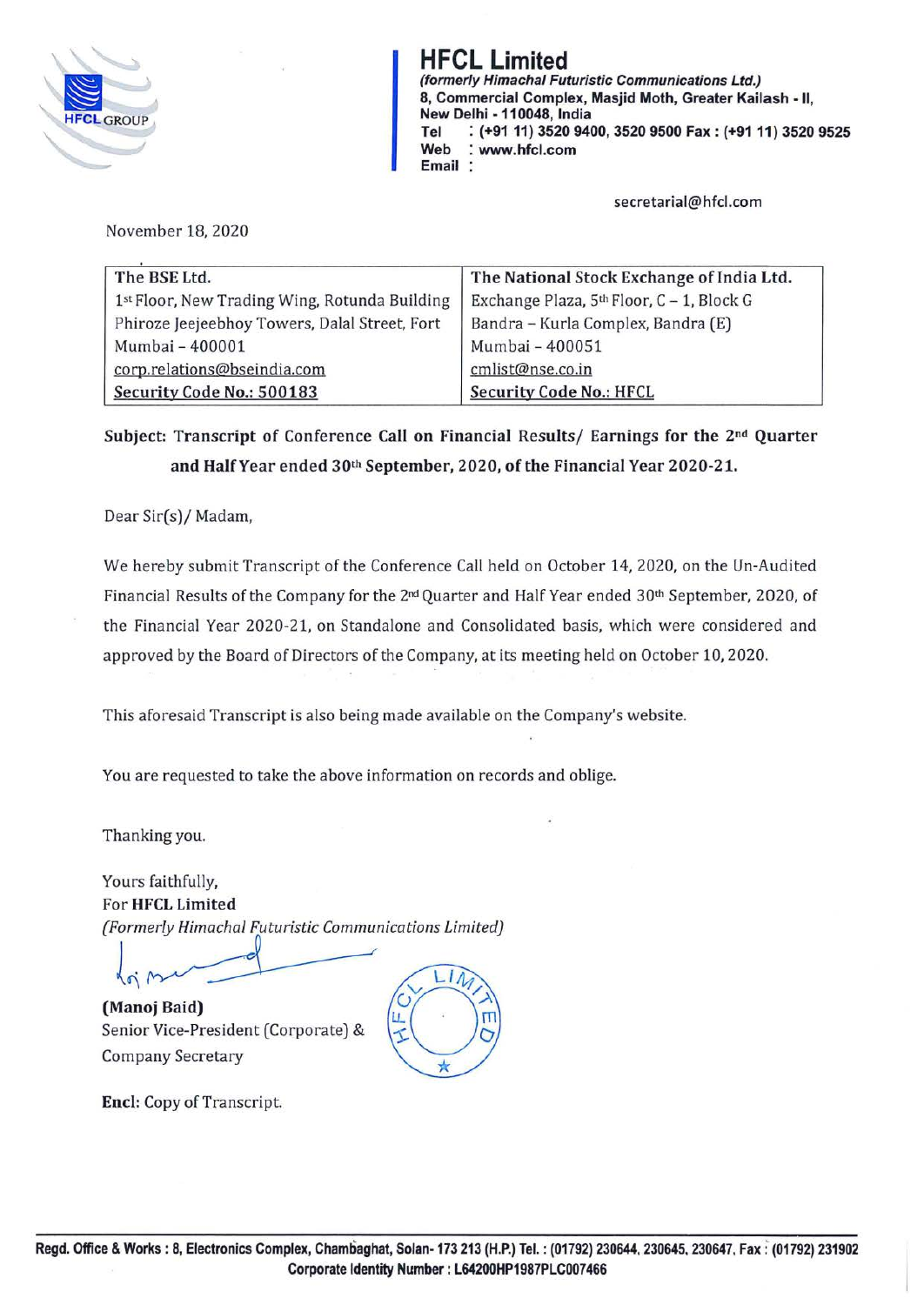## **HFCL Limited Q2 / H1 FY21 Earnings Conference Call October 14, 2020**

**Moderator:** Ladies and gentlemen, good evening and welcome to the HFCL Limited Q2/H1 FY21 Earnings Conference Call. As a reminder, all participant lines will be in the listen-only mode and there will be an opportunity for you to ask questions after the presentation concludes. Should you need assistance during the conference call, please signal an operator by pressing "\*" then "0" on your touchtone phone. Please note that this conference is being recorded. I now hand the conference over to Mr. Anuj Sonpal from Valorem Advisors. Thank you and over to you sir.

**Anuj Sonpal:** Thank you. Good afternoon, everyone and a warm welcome to you all. My name is Anuj Sonpal from Valorem Advisors. We represent the investor relations of HFCL Limited. On behalf of the Company, I would like to thank you all for participating in the Company's earnings conference call for the second quarter and first half of financial year 2021.

> Before we begin, I would like to mention a short cautionary statement as always. Some of the statements made in today's earnings conference call may be forward looking in nature. Such forward looking statements are subject to risks and uncertainties which could cause actual results to differ from those anticipated. Such statements are based on management's belief and as well as assumptions made by an information currently available to management. Audiences are cautioned not to place any undue reliance on these forward looking statements in making any investment decisions. The purpose of today's earnings conference call is purely to educate and bring awareness about the Company's fundamental business and financial quarter under review.

> I would now like to introduce you to the management participating with us in today's earnings conference call and give it over to them for opening remarks. We have with us Mr. Mahendra Nahata -- Promoter and Managing Director, Mr. V R Jain – Chief Financial Officer and Mr. Manoj Baid – Company Secretary. I now request Mr. Mahendra Nahata to give his opening remarks. Thank you and over to you, sir.

**Mahendra Nahata:** Thank you Anuj. Good evening everyone and a very warm welcome to this earning call of HFCL for the second quarter and first half of financial year 2021. It is good to connect with you once again, at a time when COVID-19 appears to be making way for normalcy in the spheres of our lives as well as work. I'm sure that you got a chance to go through our Q2 results announced earlier on October 10, 2020.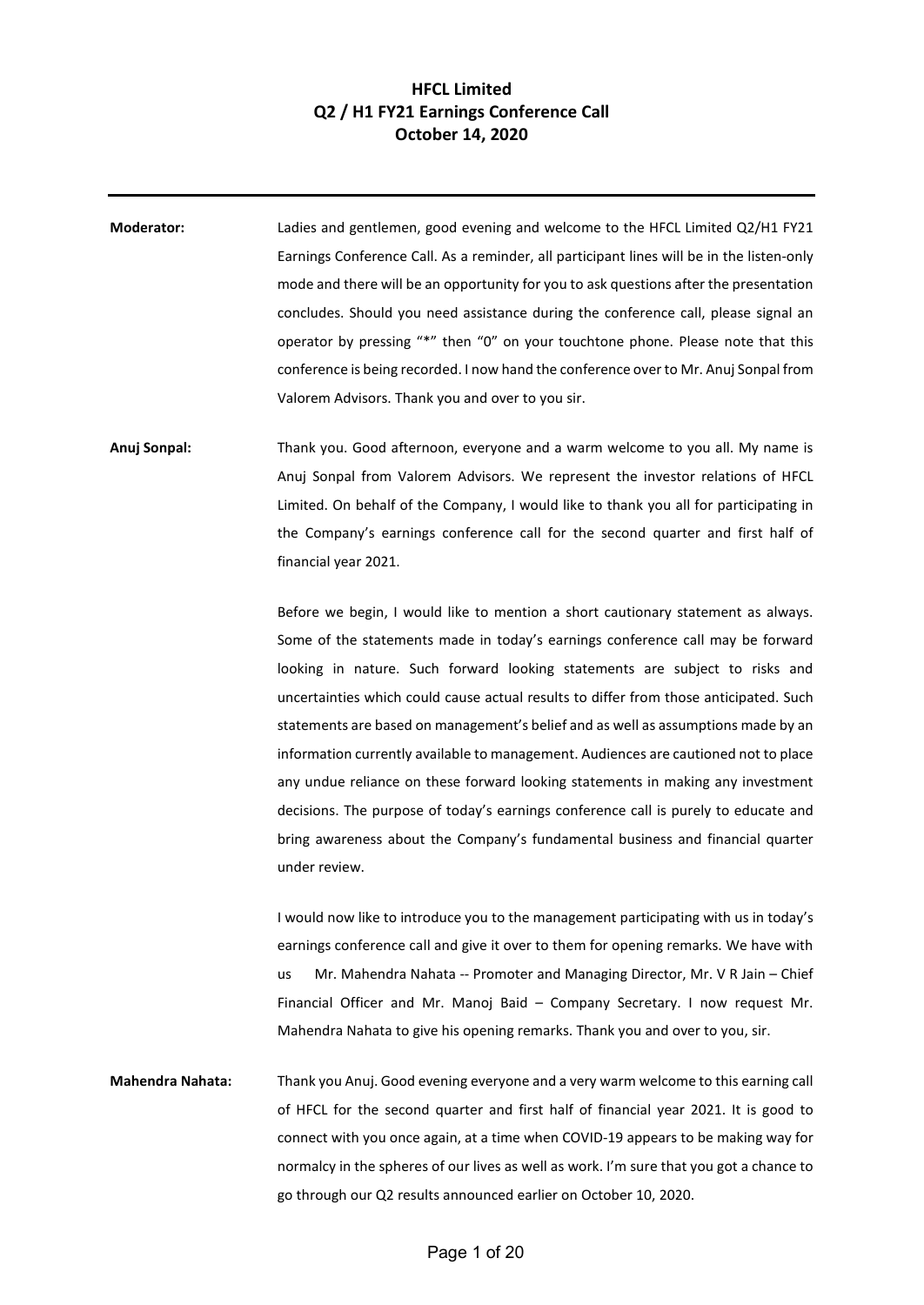Please allow me to briefly introduce the Company, its state of affairs and how it has been progressing on the path of normalcy, in this pandemic situation during the last quarter.

As a leading technology enterprise, HFCL makes immense contributions to a securely connected and communicating world. It does so through a range of solutions and products deployed in integrated communication networks. It operates four dedicated business verticals, namely, telecom, defense, railways and security & surveillance. HFCL manufactures a range of high end transmission and access equipment, optical fiber, optical fiber cable and cable accessories. Spanning across the value chain, it's technologically superior offerings include product manufacturing, as well as specialized services. These get deployed both in the private and government sectors towards varied applications in telecom, defense, railways, utilities and security & surveillance networks.

Our two centers of excellence at Gurgaon and Bangalore spearhead in-house research and development activities. Our innovation efforts are also supported by few other invested R&D houses and collaborators from India and abroad. Collectively, our R&D teams are developing a range of breakthrough technology products and solutions, which can be offered from mass deployment, thanks to their cost competitiveness. Our five world class manufacturing facilities produce wide range of new generation communication products. The Company serves an enviable list of customers globally, with export destination to over 40 countries.

The Company closed the second quarter with an order book of  $\sim$  Rs.7,447 crores, which is approximately two times of our FY20 revenue. The order book is backed by a promising pipeline of bids and RFPs. To be executed over next six to eight quarters, our order book is fairly representative of all our business verticals and come from multitude of prestigious customers. Adding significantly to revenue visibility, our order book has an O&M component worth Rs.1,555 crores.

Our innovation journey has yielded superior Wi-Fi network products, High Capacity Radio Relay, Microwave Radios and Cloud Based Management Platform. Going forward, our effort for innovation and IPR creation is going to accelerate. Driven by next generation technology offerings, we will focus on our own developed family of products, which are capable to cater the global market demands, we are undergoing a complete technology led transformation. Our innovation pipeline has Switches, Routers, Intelligent Antenna Systems, Electronic Fuses, Electro Optic Devices, Ground Surveillance Radars, Software Defined Radios etc. which are at various stage of development.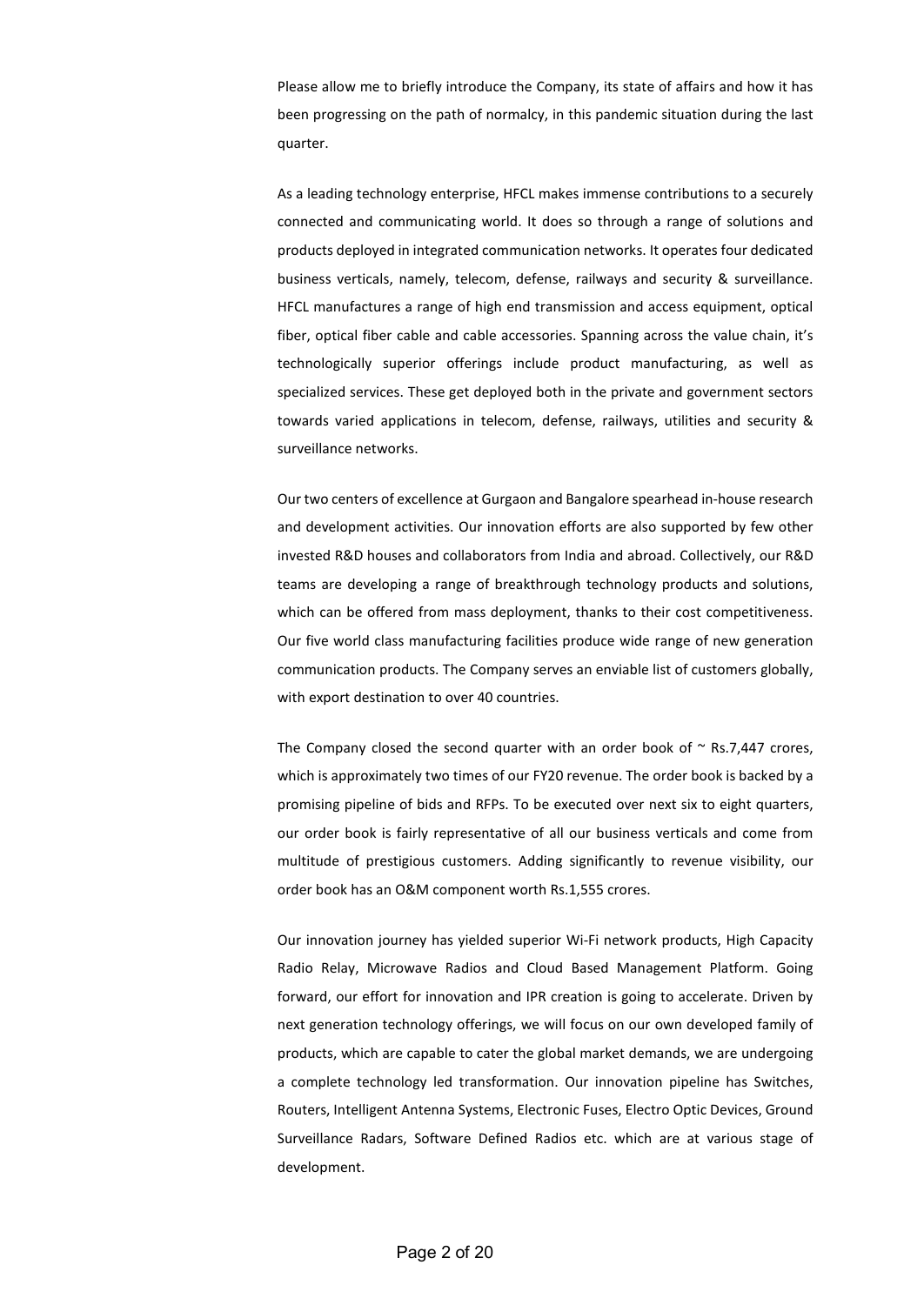Our new products initiatives are backed with requisite global and Indian certification. These efforts are aimed at driving our margins upwards. We have been receiving good orders for our recently launched Wi-Fi and UBR products. These orders are from multiple customers including Tier I telecom operators in India. Towards exploring various overseas opportunities for these products, we are setting up domestic and international distribution network.

Fully designed, developed and manufactured in India, these high technology products epitomize Atmanirbhar Bharat. Getting extensively deployed for rural broadband connectivity, these products are furthering the "Digital India" vision of our Hon'ble Prime Minister.

We started supplying Wi-Fi and UBR products in the first quarter of current financial year. While we are still in early stage of their immense potential, we have already received orders for more than one lakh units of this product. The same are planned to be supplied by December, 2020, and more such orders will flow during the coming quarters.

Capacity utilizations at our OFC manufacturing units have progressively improved, in spite of restrictions witnessed at the Chennai Unit on account of COVID-19. Collectively, the utilization reached about 70% to 80% at the close of quarter two, from just about 30% to 35% during quarter one. The recovery was led by our Goa plant which operated at 93% capacity at the end of quarter two.

Some of our new generation products have entered pilot production, with advanced field trials going on with customers. We are gearing up for commercial launch of our next generation Wi-Fi systems compatible with 5G networks, Intelligent Antenna Systems, and L2/L3 Switch products are planned to be launched in quarter three. I'm glad to inform you that our upcoming optical fiber cable facility, newly created facility at Hyderabad is progressing well and we expect it to commence production by November, 2020, that is about a month from now.

Looking back at our performance, the recovery continues to accelerate. There is more action across new inquiries, production, shipment, project execution, etc. Due to impact of COVID during first half of the current financial year from an analytical standpoint and for the purpose of comparison, financial numbers won't be comparable on YoY basis. However, sequential comparison over the previous quarter that is Q2 versus Q1 of FY21 gives correct picture of coming closer to normalcy. Let me share these comparisons on a sequential basis.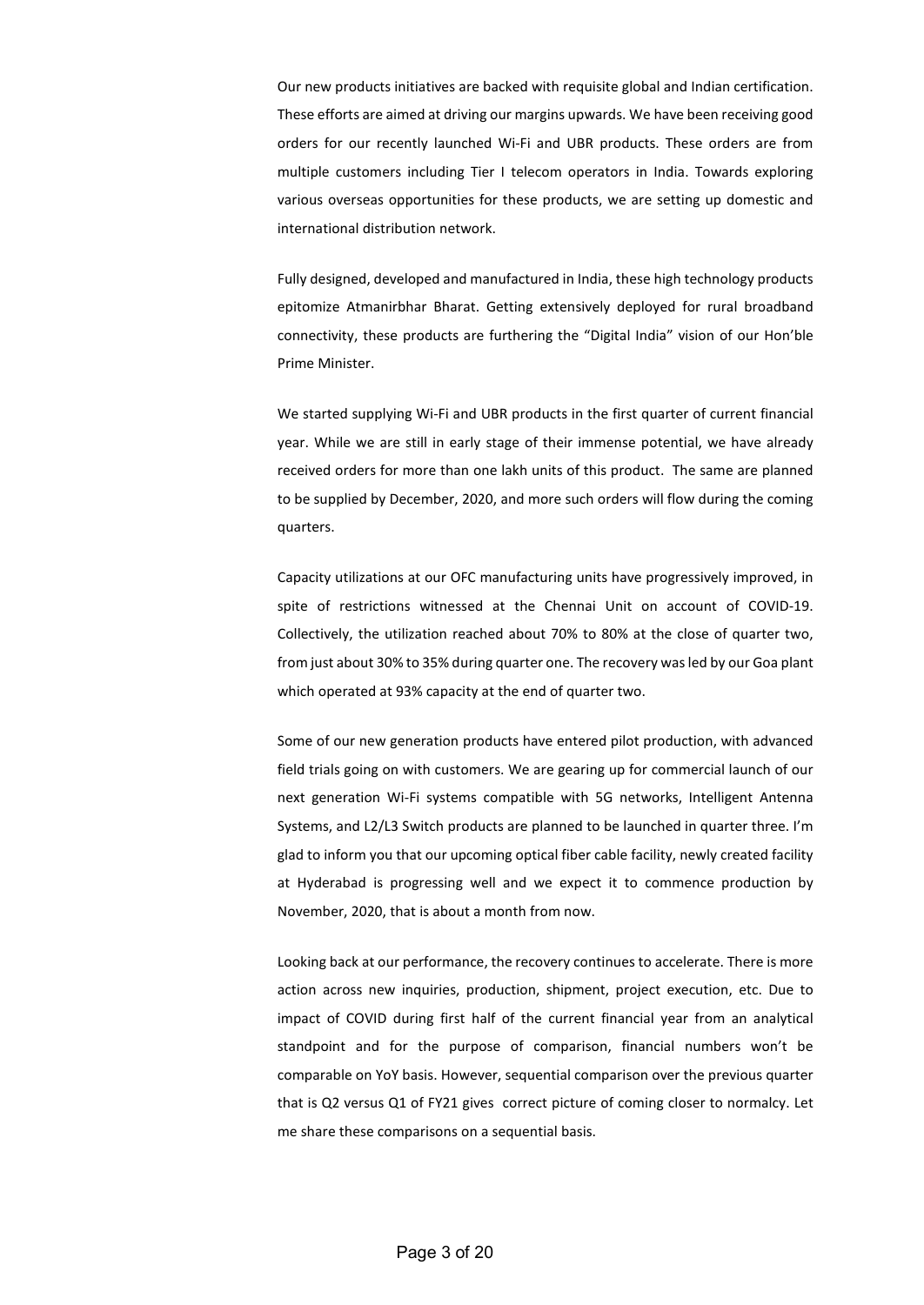Quarterly revenues rose to Rs.1,054 crores in Q2, recording a jump of 50% over Rs.700 crores in quarter one. EBITDA recorded a 65% sequential growth to reach to Rs.138 crores in Q2 from Rs.83 crores in Q1 of FY21. EBITDA margin improved by 118 basis points sequentially to reach 13% for Q2. Profit after tax rose to Rs.54 crores in Q2 rising 149% over Rs.21 crores recorded in quarter one of current financial year. PAT margin improved by 200 basis points to 5.04% from 3.04% recorded in quarter one of FY21. Compared with the corresponding quarter of FY20, our Q2 FY21 revenue is higher by 8% while EBITDA is lower by 1.40%. Suffice to indicate that we are almost back to pre- COVID levels now. Capacity utilization, new product shipments, project execution and speed, all are poised to head northwards from here on. We hope that we may have much brighter numbers and more positive updates to share and discuss when we meet again post the Q3 result announcement.

With this, I will close my remarks. Thank you once again for your participation in HFCL earnings call. Now, I open the floor for question and answer session. Thank you very much to all of you.

**Moderator:** Thank you very much. We will now begin the question and answer session. The first question is from the line of Sajal Kapoor from Unseen Value Limited. Please go ahead.

- **Sajal Kapoor:** My question to you would be, that new orders this quarter how much you've received?
- **Mahendra Nahata:** This quarter we received orders worth about Rs.350 crores, which are majorly for fiber optic cables, or Wi-Fi or these kind of own produced products. And, of course we have participated in number of other tenders, RFPs inquiries. So we expect much higher number of orders. So, Rs.350 crores in the last quarter and with the kind of RFPs and tender inquiries and pricing information we have participated, we expect good quantity of orders to come in the current quarter also.

**Sajal Kapoor:** And sir you talk about your strengths and your opportunities, I want to know a little bit about your weaknesses, about your balance sheet sir. Your trade receivables is very high and cash flow from operations is also not good. Would you like to throw some light on that?

**Mahendra Nahata:** I would have my CFO to answer this question.

**V R Jain:** Sajal, the receivable level in absolute terms has definitely increased as compared to last financial year. The main reason is, due to this COVID impact, some of the projects execution have got delayed where the release of payment is milestone based. So that has impacted realization against our outstanding. And then secondly, the last two months alone our gross sales amounted to Rs.750 crore which is part of the receivable.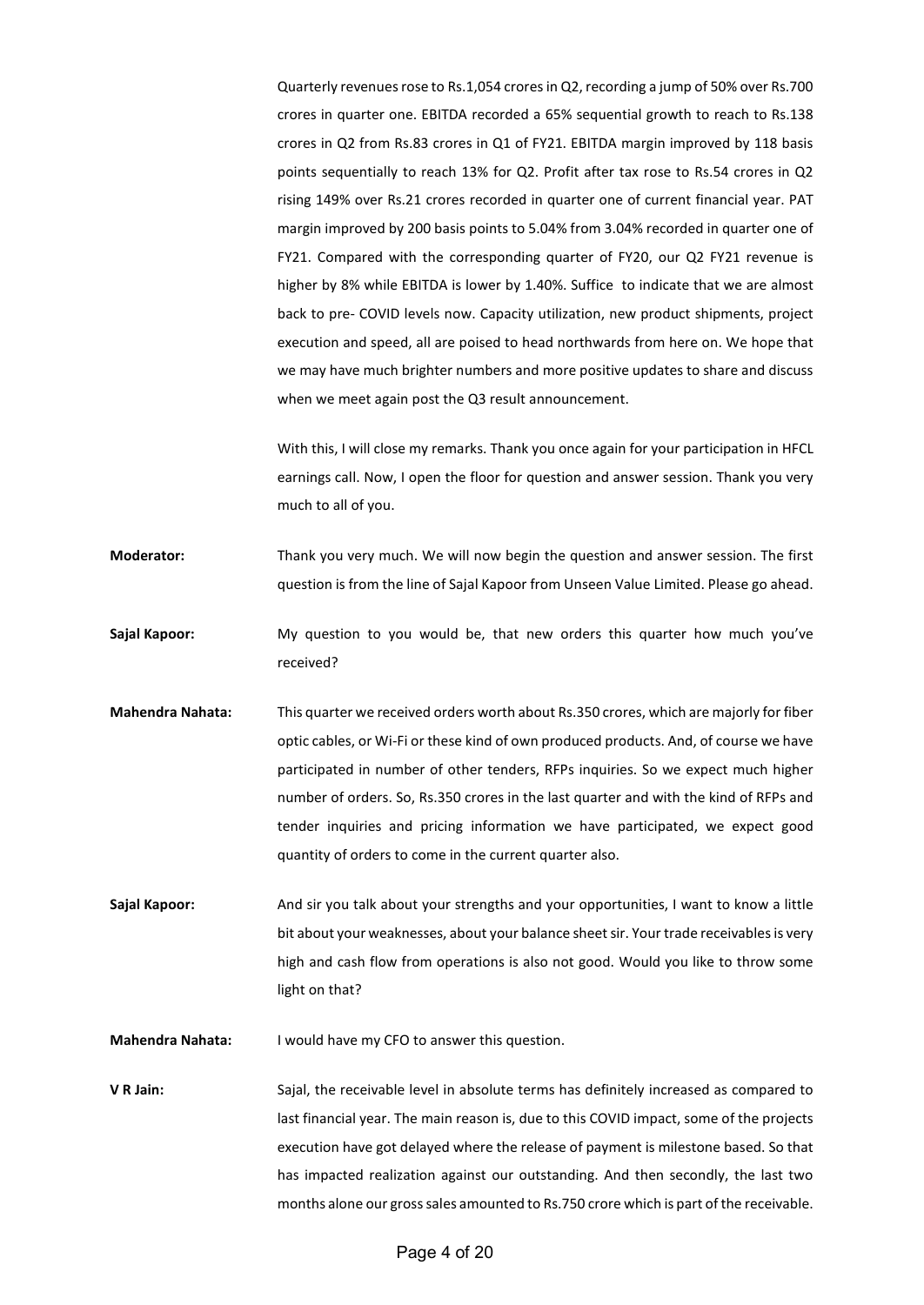Overall operating cycle has improved from Q1 to 122 days as on 30th September, as compared to 132 days as on 30th June. Still we have to go a long way to bring it to the normal level as of March 2020. So, hopefully next two quarters we can see lot of improvements in the operating cycle and receivable levels.

- **Sajal Kapoor:** And sir my last question would be the promoter group has been increasing equity stake in the Company so, is the seller a known seller or?
- **Mahendra Nahata:** Look first of all it's a Company call, but I would still answer your question from promoter's perspective, I being a promoter. There is no known seller, I don't know anybody who might have sold to the promoters or not, we have just bought from stock market, open market. And of course, the promoters have increased their holdings to consolidate the same at this point of time.

**Moderator:** Thank you. The next question is from the line of Abhishek Shah from Valcore Capital Advisors. Please go ahead.

- **Abhishek Shah:** I just had a few broad based question. First, I'm trying to understand the size of opportunity for us in our business. Second, would be that of the market size what would be the difference between, what could be the opportunity for fiber and the other products. I'll ask the next question once you answer this.
- **Mahendra Nahata:** The size of opportunity in telecom is very, very large. 4G is still in expansion mode, 5G is to come may be another six to nine months' time, new auction for 4G spectrum is happening that will further lead to expansion of 4G networks. Couple of service providers who have not enhanced their network to 4G level, to the level others have done or who have not started with 4G are going to start 4G now, that will increase the demand. 5G will increase demand of everything immensely. Moreover, FTTH is being put by one large operator, Airtel has also announced a similar level of FTTH deployment, which will increase the overall demand. So market size and opportunities are immense. It's in thousands of crores and then the BharatNet is going to come up, which itself one project worth Rs.30, 000 crores. I would say this opportunity could be of five year time .Five year's timeframe this opportunity could be something like Rs.3 lakh crores.
- **Abhishek Shah:** Okay. Sir, so say a Bharti or a Jio announces that they are 3 billion CAPEX, what would be our sort of target market in that 3 billion, would it be 30%?
- **Mahendra Nahata:** Look, I can't put a number like percentage on their announcement, but we are definitely looking at increased revenue and year-on-year growth from our side and increase our market share from these operators, not only these operators but from export market as well and having our presence in different business like Defence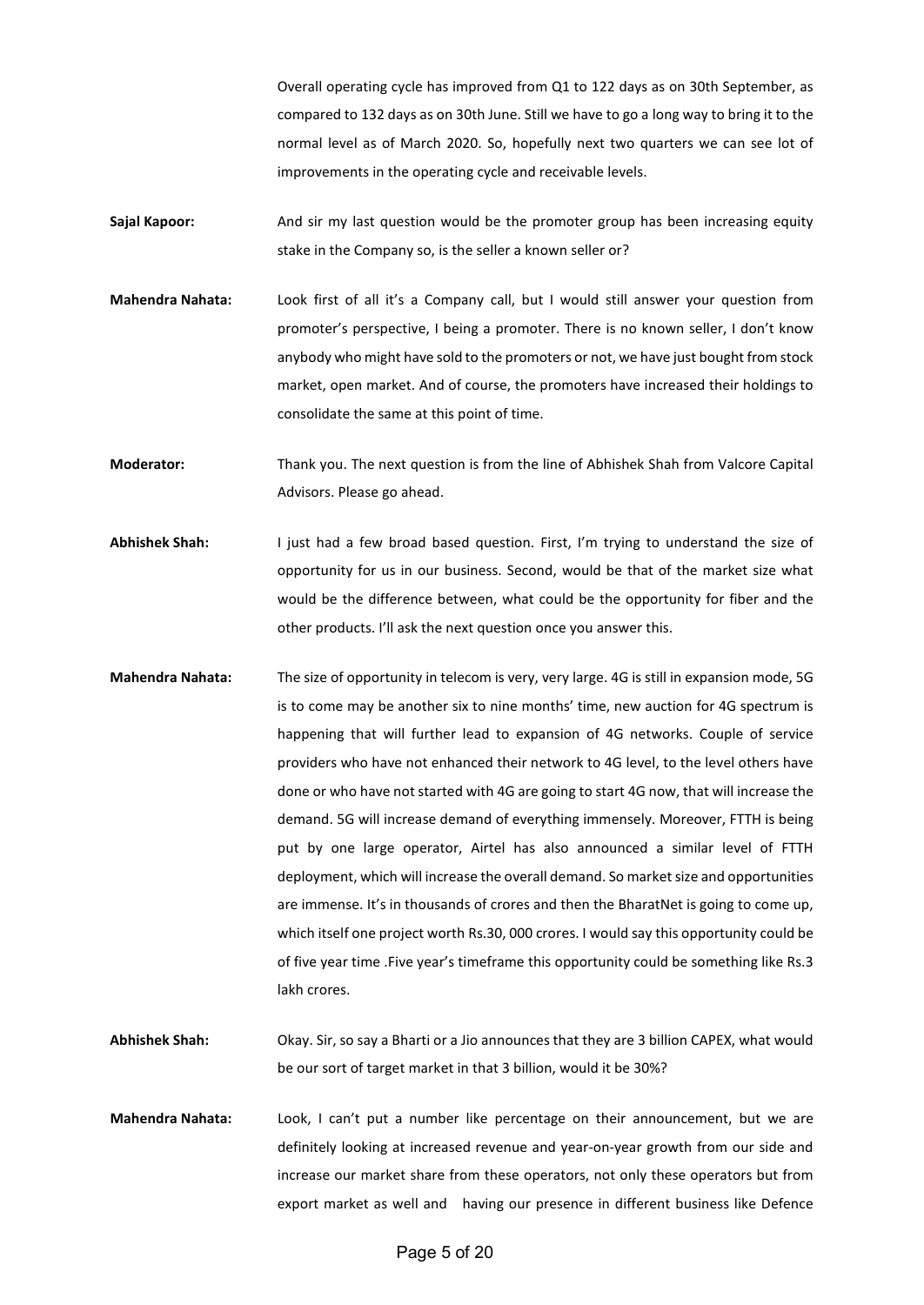Products, Railway communication networks, Border surveillance etc. , we are going to increase our revenue from those areas also. So it's not only from operator, it is going to be from across sections, and also from, BharatNet kind of an opportunity where there would be large demand of fiber optic cable, as well as equipment which we are designing indigenously, going to produce indigenously and being owned designed equipment they are going to be very competitive, designed and manufactured as a requirement of this rural requirement.

- **Abhishek Shah:** Understood. Sir one last thing, sir over the last three, four years we've also tried to focus a lot more on new products, and sort of reduce our risk purely towards fiber. If you can just tell us more on how has that progressed, and what sort of orders are we getting on that side, that is one and second part of this question is that, how much time does it generally take, we are new to this sort of these products as such, if I may call it, so what is the comfort level for the customer to give you a sizable order for that?
- **Mahendra Nahata:** Look number one, we have really started focusing from last one and a half year or maybe about two years on the development of new products. Now, all these products may be public communication products or even different products takes time to develop. And it's not that you start making effort today for development and becomes available in few months, it takes about a year or one and a half years timeframe. But a lot of such initiatives are taken and it started giving results. For example, Wi-Fi product has come into market and as I mentioned in my opening remarks, we have received orders for Wi-Fi and UBR, Unlicensed Band Radio which have been developed by us and are already in the market for one lakh units. Now, this confidence customer got by the testing for I would say three to six months' time, three months lab testing and then three months plus field testing, it took almost six months because customer has to put it in the public network and they cannot put it unless they're satisfied with the robustness and the quality of the equipment. So three to six months is the timeframe customer normally takes in the beginning to allow any product to be inducted in his network on a very large scale. Many a times, customers want some kind of customization to be done for them which being developed locally by us we can do such customization, many such customization we have done. . Similarly, other products which we have started as a collaborative R&D like switches. Switches would be available in next probably two months' time. This effort started about years back. The development of routers started few months back and would be available in six to eight months' time frames as per the specifications which are required. The development of Electronic fuses for defense as an example, was started about more than a year back, I'm happy to say that those fuses are now ready. We have conducted trial in a different country where this contract development was undertaken by our R&D partner, and now they're ready for trial in India. We are waiting for the date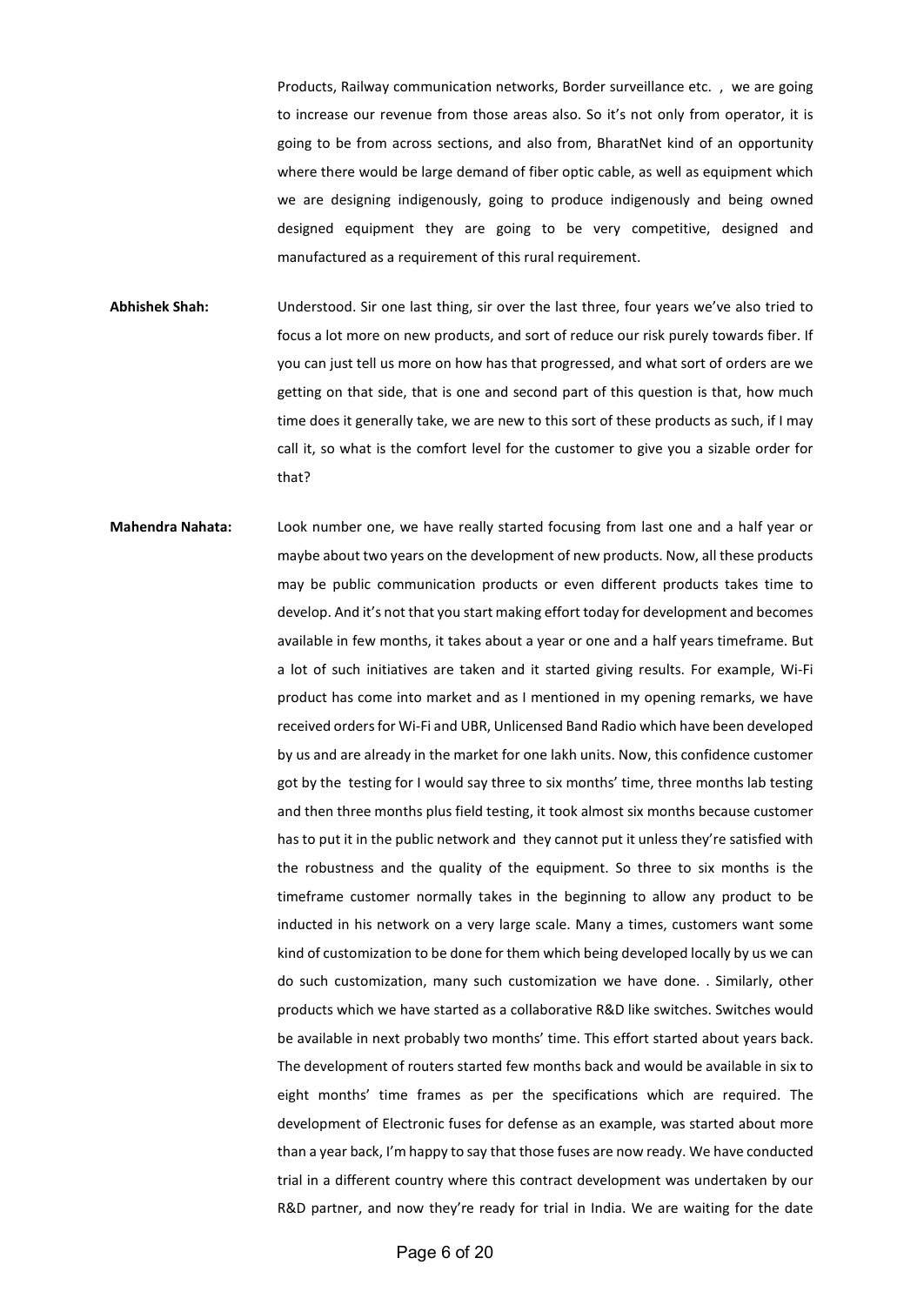whenever they are ready, we will ship it to Army for trial in India and I must also say that now we are ready to market these fuses internationally also.

Now, to induct it in the army, it will take six to nine months of trial phase, for the defense it takes that much time. So, depends which kind of products you're talking sometimes three to six months, sometimes six to nine months and development cycle is at least a year. Some cases it may be a little bit more for example, software defined radio which is very, very complicated product and the demand is about Rs.25,000 crores in India alone. Development cycle is itself 18 months and the test and trial period would be above six months. So, the overall cycle period could be 24 months, but all are progressing very satisfactorily and products are coming and still one-by-one from this quarter itself they would start coming into stream and we would start selling and marketing them and this process will continue for next two years timeframe with number of more products coming in this one-by-one. In fact, as I said in my opening remarks, we are completely renovating the Company I must say, by including moreand-more products which are our own design products with a large R&D budget, so that we become more profitable and our market share also increases because these are the products Made in India but made for the world. Its entire family of products, which is quality wise and technology wise, at edge of technology, there is no way you can differentiate between a multinational Wi-Fi products with our product. Like now new standard Wi-Fi 6 has come which is 5G compatible. We are ready with that and we have already offered testing to the operator and I am sure in three to four months' time we'll start receiving orders for them also.

**Abhishek Shah:** So is the technology in-house or are we collaborating with someone for this?

- **Mahendra Nahata:** No, the technology is in-house, collaborating, yes, R&D collaboration is there but IPR is our own, somebody else is doing development for us, our own IPR it's a joint development. So, it's our technology there's no collaboration in this case, when I talked of router, whether it is the switch, Wi-Fi 5, Wi-Fi 6, cloud based management system, electro optic systems, electronic fuses these are all our technology, own IPR which is very, very important.
- **Moderator:** Thank you. The next question is from the line of Sanjay Shah from KSA Shares & Securities. Please go ahead.
- **Sanjay Shah:** Now, coming back to your all exciting comments, it is really exciting journey ahead as you rightly pointed out reinventing HFCL or renovating. So sir can you tell us that what is opportunity, on this defense products and other product, how much what export opportunity we have. Because in India, we are not so confident about our government purchasing, capacity or intention. So better we diversify or we risk divided ourselves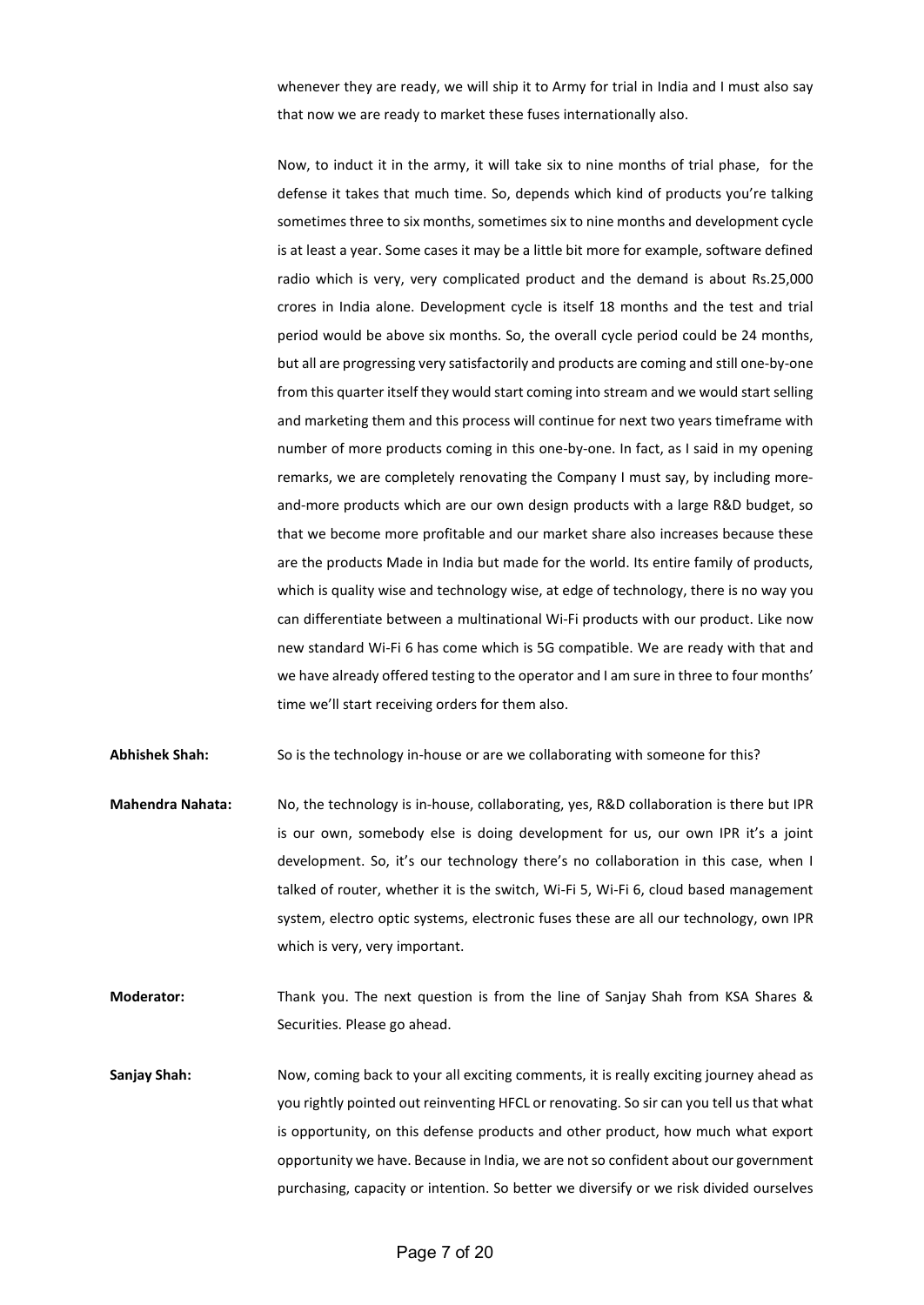by taking some export orders and all, in that what is our, where we have reached and what potential we see in that export for this product?

**Mahendra Nahata:** Mr. Shah, thanks a lot for your question. Let me answer it in this way. There are two kinds of products we have, one is communication, second is defense electronics. What we have done for communication products, we have started appointing either advisors, consultants or even our own employees. In some of the countries, we have got now our people in Middle East, people in Europe, in France, we have people in England. We are appointing people in Southeast Asia. So we will use these resources for building relationships for each of our product. So that, they are the relationship people who build relationships for each of our product and the product specialist then go from India and start talking to the customers. So, and right now this is being done for fiber optic cable, which we are already exporting to more than 40 countries as I already explained to you. Now, you rightly say that we are not sure about how much Government would purchase, that's true for communication sectors, because BSNL is the only operator from Government. This partially true, but partially there is a good sign also BharatNet, from the Government perspective I'm talking about, because that money is there given by the operators it's not Government money, and there is probably Rs.40-50,000 crore lying there, which is now going to be used for BharatNet phase two, that money cannot be used for any other purpose by law. So, there is a huge requirement for BharatNet and the demand is still there, suddenly going to come in a different mode it is going to come in a PPP mode and where the viability gap funding will be done by the Government of India from this USO fund. So that demand is there, in terms of other communication products. It's not really Government we are selling, it's to private operators also like Jio, like Airtel, like Vodafone or any such operator or many of the ISPsin the sense of their purchasing capacities, and they have nothing to do with Government. However, products like defense products for example, like I mentioned electronic fuse which is ready and expecting that we will have a marketing kind of effort started for that internationally in next two to three months' timeframe, maybe three months' timeframe. Of course, getting orders is six months to a year because this kind of military products undergo testing in every army, then only you get orders. Electro optics, again I would say, by end of Q1 or beginning of Q2 of the next financial year we would start marketing of electro optics, which is night vision devices in the world market. And in India, we have already started, we have already participated in tenders for electro optics in India, some of these are going to be open very, very soon in my opinion, we are going to participate in another very large tender next week itself for electro optics. So, that effort has already started. So, in terms of defense sector, I would say India still has reason to spend more as you all know the kind of situation which exist on Northern, Western border. India is spending more and there is a large scale purchase going on for these kind of equipment's for which, there are deficiencies. We are going to participate in another major program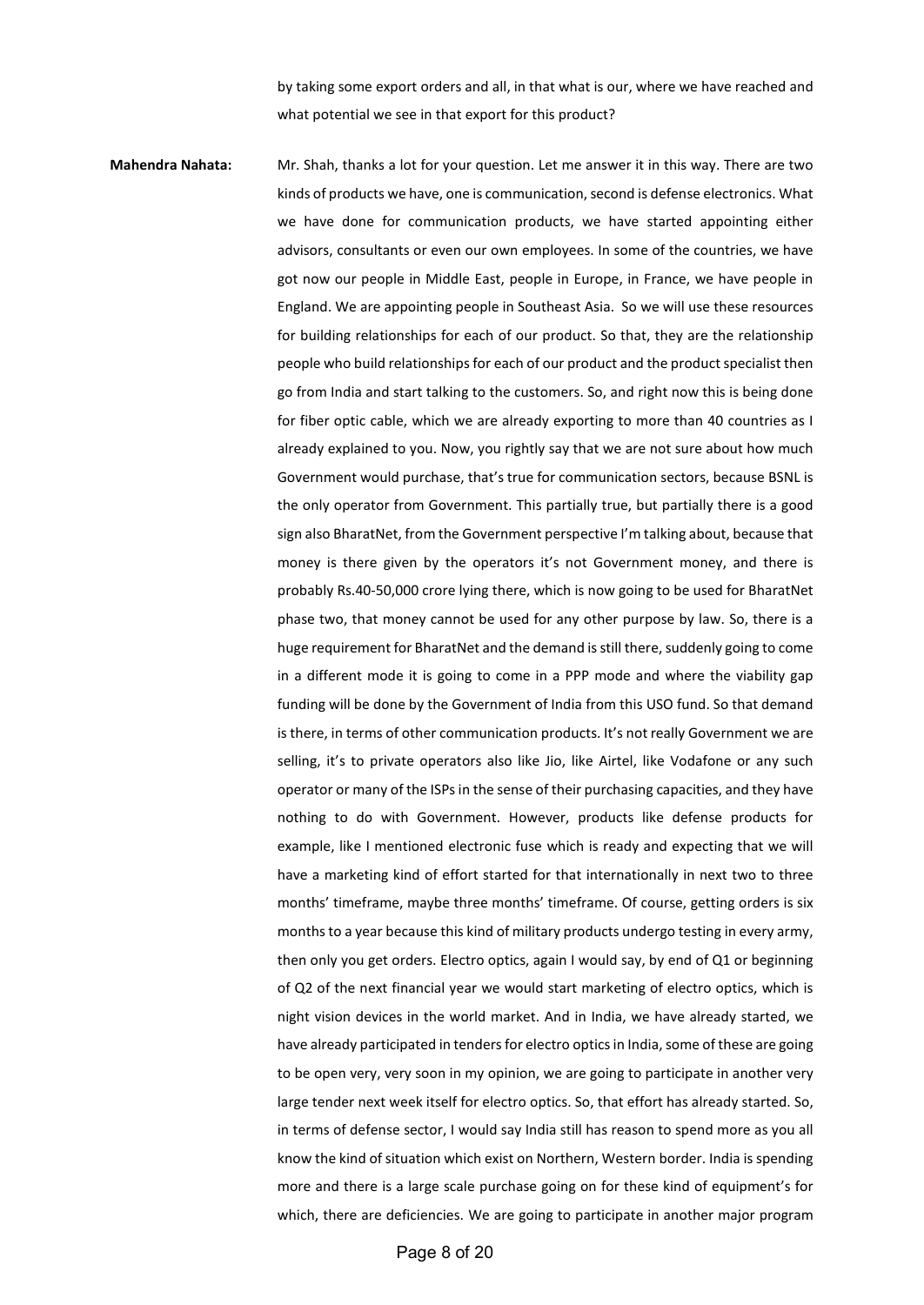of certain kind of equipment, which I can't go in detail, because restricted RFPs have been given, but with a very large company, global company and that's also very, very large tender. So opportunities are there in defense sector in India, but since these are our own design products, own IPR we are going to sell it globally absolutely, because that's the reason why we have gone for our own design and huge R&D investment. So that we can create products and sell it globally.

**Sanjay Shah:** So, sir what is your internal guidelines about the export how much we can do for next one year, two year, three year?

**Mahendra Nahata:** Look the current financial year optical fiber cable is the only one which we are exporting , maybe we will do some of Wi-Fi also and then from the services, turnkey contracts we are doing railway contracts in Dhaka and Mauritius those are coming up. So current year all put together, optical fiber cable and that contracts, our export could be about +Rs.150 crore. My wish is to reach to at least in three years' timeframe, North of Rs.500 to Rs.600 crores with so many products coming up, it could be even higher. I'm not projecting those numbers, but that is minimum internal target that we should cross those kinds of numbers in three years' timeframe. It can be much more because defense products and all that would come into picture. It can be much more but I'm not making any such projections right now.

**Sanjay Shah:** That's great. Sir, my second question is how do you see the optic fiber and fiber cable market right now across the globe?

**Mahendra Nahata:** Look market is improving, from what I probably would have talked in the last earning call. Market is improving globally because one there was a huge impact of COVID and because of COVID impact, market was subdued. China has also started buying, Chinese demand has improved a bit with China Telecom, and China Mobile coming over with the tenders for fiber, internationally there is going to be deployment of FTTH in large scale including Europe. So, cable demand is going to be there, in India and worldwide. Then 5G networks are going to come up and with the 5G again, fiber demand is going to increase because networks have to be made ready for 5G by linking all the towers with fiber, the throughput of every tower is so high, it cannot be carried forward in a large scale on microwave radios. So, there is going to be large scale deployment of fiber all over the world. So, fiber optic cable business will see improvement, FTTH by all the major operators then 5G deployment, then BharatNet, due to all these three things put together, demand is again going to go up, but I would not be saying that there is going to be any dramatic increase in the fiber prices because there is enough capacity existing in the world. But those people in India who have large scale capacity and maybe backward integration like us they would see that for the factories, enough orders shall come to fill the capacity like for example, today our factories at Goa and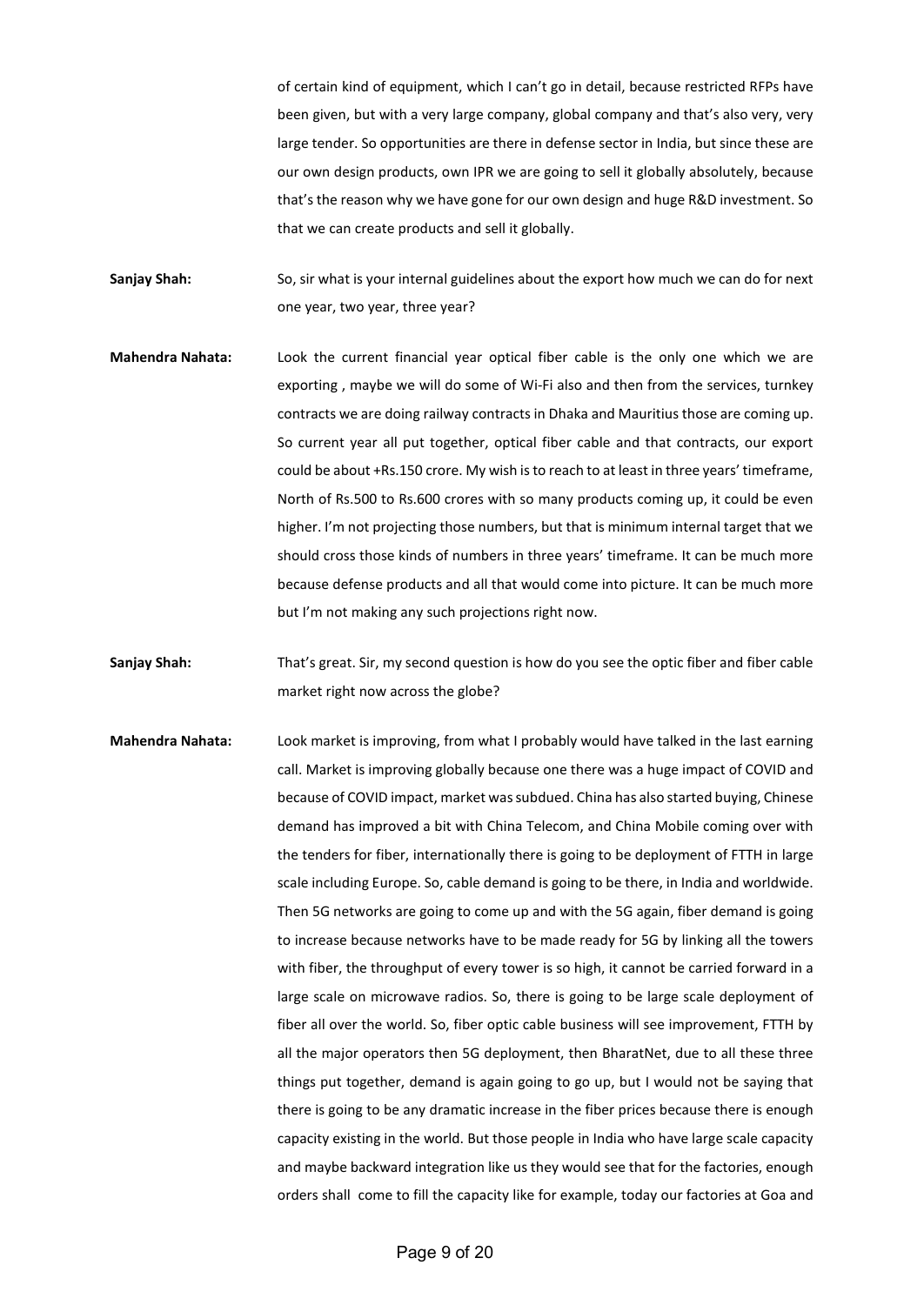Chennai are operating at 100% capacity, last quarter there were problems because of COVID, not because of orders. Now, we are putting up a third factory for cable which I mentioned in my opening remarks, third factory for cable which is being under construction or under installations rather construction is done, under installation of machines and all that from next week. Machines are going to arrive probably in next five to seven days and this is the third factory for cable so you can imagine the kind of demand we have in the existing factories that we had to put up a third factory for manufacturing cable, but that may not be the case for every manufacturer, particularly smaller ones but the large ones are definitely going to be looking at operating at reasonably very good capacity.

- Sanjay Shah: Sir, BharatNet program of Government was stopped for more than one and a half a year correct me if I'm wrong, so how confident you are, they are starting it again with that PPP model and do you think that will work out properly for the business?
- **Mahendra Nahata:** It will, I'll tell you, even the Prime Minister has announced that 4 lakh villages, 4.5 lacs rather are going to be connected in 1000 days by fiber, and it's the Prime Minister announcement from the Red Fort. So Government has to act upon it. Now money is available, that's the major point, other places you find budget constraints and because of various constraints many things do not happen. In this case money is available even if Government were to implement it all without PPP, enough money is available. There's about (+Rs.40,000) crore money is available in USO fund and it will increase every year, so they will spend that money. Now, instead of doing it by Government, they decided that it should be done by PPP model for better quality and better utilization. In phase one, whatever they did 1.25 lakh or 1.5 maybe, proper utilization was not there, the Government is not a sales or marketing organization, they cannot sell it properly and quality of network was also not that great, it is poor. So they decided that it should be done by private sector on a PPP model. So the private people will do a better quality and sales and marketing responsibility will all be there because it's a PPP model, which would be 25 to 30 years kind of operating contract after that 30 years or maybe something like that expandable to another 10 years, they have to hand over the network to Government. So it's a perpetual kind of a thing, so with that model, I'm sure things will definitely pick up and it would be successful. If PPP does not succeed for whatever reason, I am just hypothetically thinking I am saying, Government will do at its own because it's a committed announcement by the Prime Minister, they cannot go back, money is there and this BharatNet is going to be beneficial to our Company from different angles. One, if it is a good PPP contractor who has got money and capacity to build, we will get turnkey work from them, two, fiber optic cable supply, which is going to be a huge demand for fiber optic cable connecting 4.5 lakh villages is no means a joke, it needs, I don't have the numbers how much they have calculated and it's all going to be over the ring network, it may need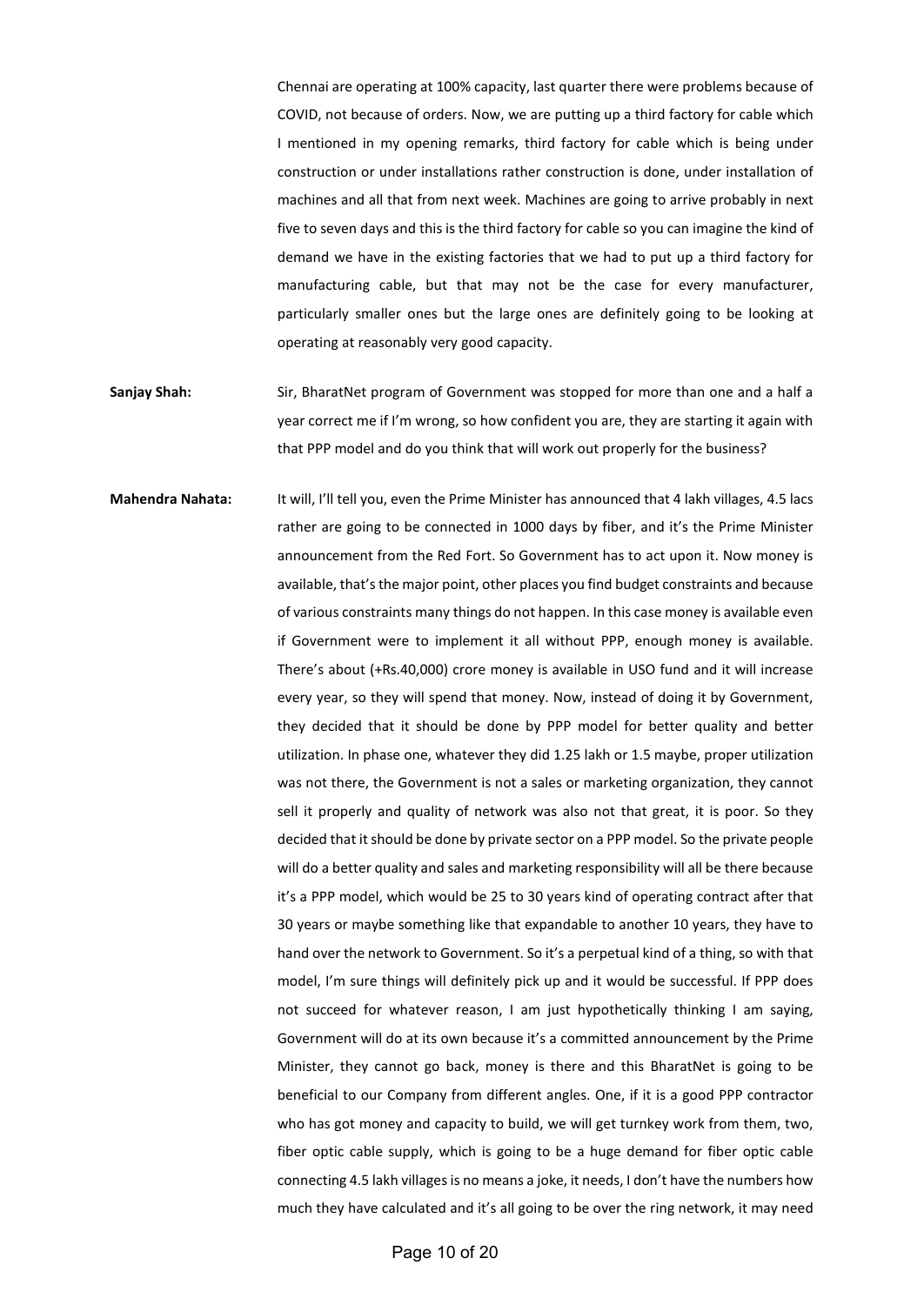8 to 10 lakhs kilometers of fiber optic cable which is huge quantity. Then equipment, connectivity does not mean connectivity alone they are going to put conditions that so many houses are to be connected over fiber optic cable FTTH, that's why this OFC network is there. So, that would bring us a lot of demand for FTTH kind of cable and also equipment which also we are undertaking for design FTTH kind of equipment which are required for FTTH network. As, I said, it is going to be a ring configuration of network which would require routers, which would require switches and all are there in our product line now, which are going to be available in next two to three months gradually and those will also be required and with the PMA condition where you need a higher amount of indigenous content which can only happen if the project design and manufacture locally. We are going to get advantage out there also, so I'm looking at BharatNet with a lot of excitement.

**Moderator:** Thank you. The next question is from the line of Parth Mehta, Individual Investor. Please go ahead.

**Parth Mehta:** A lot of my questions have already been answered. But just one question that you had already said about Software Defined Radios is the opportunities about Rs.25,000 crores in India alone and it might take about two years' time for it to be available in the market, so where actually are we in that two year timeframe, have we just started or we are half way or almost through, so could you please throw some light on that?

- **Mahendra Nahata:** Look, SDR we have just started and army has also come out with a RFP now, where they have to do the shortlisting, we are still not done. So, it is on a nascent stage from the customer requirement point of view, also we are not late at all. So, we are absolutely on the customer requirement, they are going to give 18 months' time for development and then they are going to start a trial, there will be little more than 18 months, 18 plus three months or something like that and we have already started. So we are on, exactly as per customer requirements. So, our product would be ready maybe I would say 15 months or so timeframe from now. Now, that's a complete range of products, so the first product is going to be available in 12 months timeframe. Because it has got various consideration, it has got Handheld, it has got Manpack, it has got Vehicle mounted. The first version, in my opinion should be available in about 12 month timeframe.
- **Parth Mehta:** Okay. So everything we can expect it in 2022-23 that we can see it in revenues or before that right?

**Mahendra Nahata:** Yes, you are right absolutely. Not before that, and that too end of 22-23.

Parth Mehta: Okay. And sir I had another question on GPON. So as the BharatNet starts fruiting, how do we see that, how soon do we see that in execution?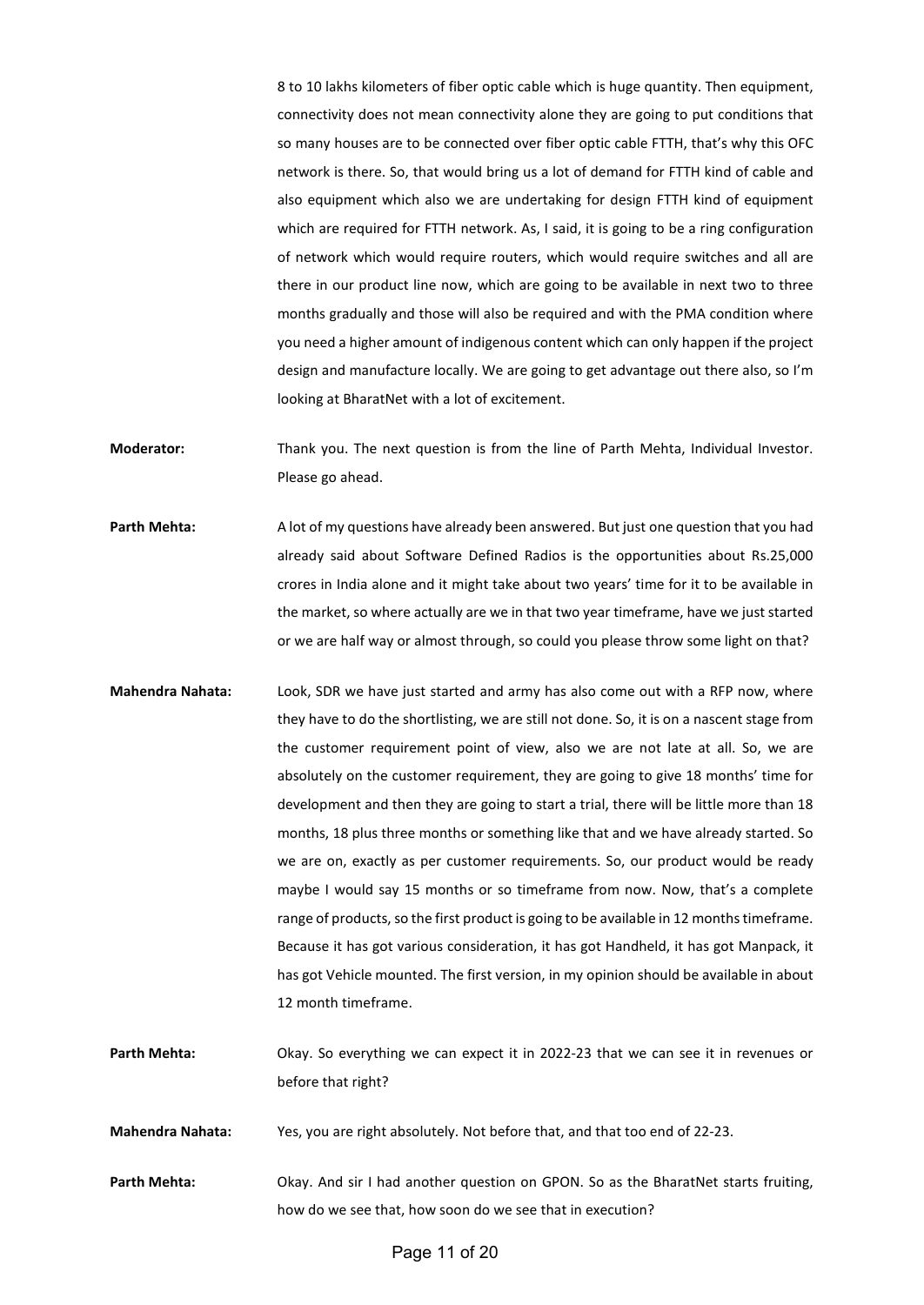- **Mahendra Nahata:** BharatNet execution, first of all the PPP, RFP, tender all that has to come, which is likely to happen in a few months, then, a tender finalization and all that, I would suspect that this execution would be about a year, next financial year.
- Parth Mehta: Next financial year, okay. Sir, apart from that we have not been seeing any service revenues, service orders coming in, in the last three to four quarters. So, are they majorly from BharatNet or the Government or they are from the private party as well?
- **Mahendra Nahata:** Orders have been coming, if you look at, you would not have seen a very major order coming in after our IP-MPLS order which came few months ago. Some more large orders are expected, may be very soon. But what I'm trying to say is, orders do come but they come in smaller numbers, one single big order is not there, but fiber optic cable for example, Rs.20 crore, Rs.30 crore, Rs.40 crore, like last quarter, we have received orders of Rs.350 crores in tranches . Now, larger RFPs also we have participated, larger order also might come soon. So sometimes, the larger comes, sometimes the smaller orders come. Now, this quarter my hope is much higher from order booking perspective,
- **Parth Mehta:** Okay. Sir my last question is, we are going to start shipping our Wi-Fi in the month of December?
- **Mahendra Nahata:** No, we have already started shipping I'm saying Wi-Fi we would be supplying one lakh units by December.
- Parth Mehta: Okay. Sir that will be Wi-Fi and Wi-Fi sixth generation will be probably a little down the line maybe?
- **Mahendra Nahata:** We have already developed, it has already been given for testing to the operators. And the testing should take about three months' timeframe because then there may be requirement of some customization and all that, I would say Wi-Fi -6 shipment in all probability should start towards end of this financial year, current financial year.
- Parth Mehta: Okay. So, whatever we are doing in Wi-Fi currently that will be substituted six or that will be an additional thing?
- **Mahendra Nahata:** So, some people would still continue with Wi-Fi -5, some people will go to Wi-Fi -6. Particularly, the 5G operators would definitely like to go for Wi-Fi -6 because their throughput is going to be higher. So they would like equipment which can take that throughput and give it to the customers.
- Parth Mehta: Okay. Sir what would be the difference in pricing per unit of Wi-Fi 5 and 6?
- **Mahendra Nahata:** Too early to say right now, but difference may not be much.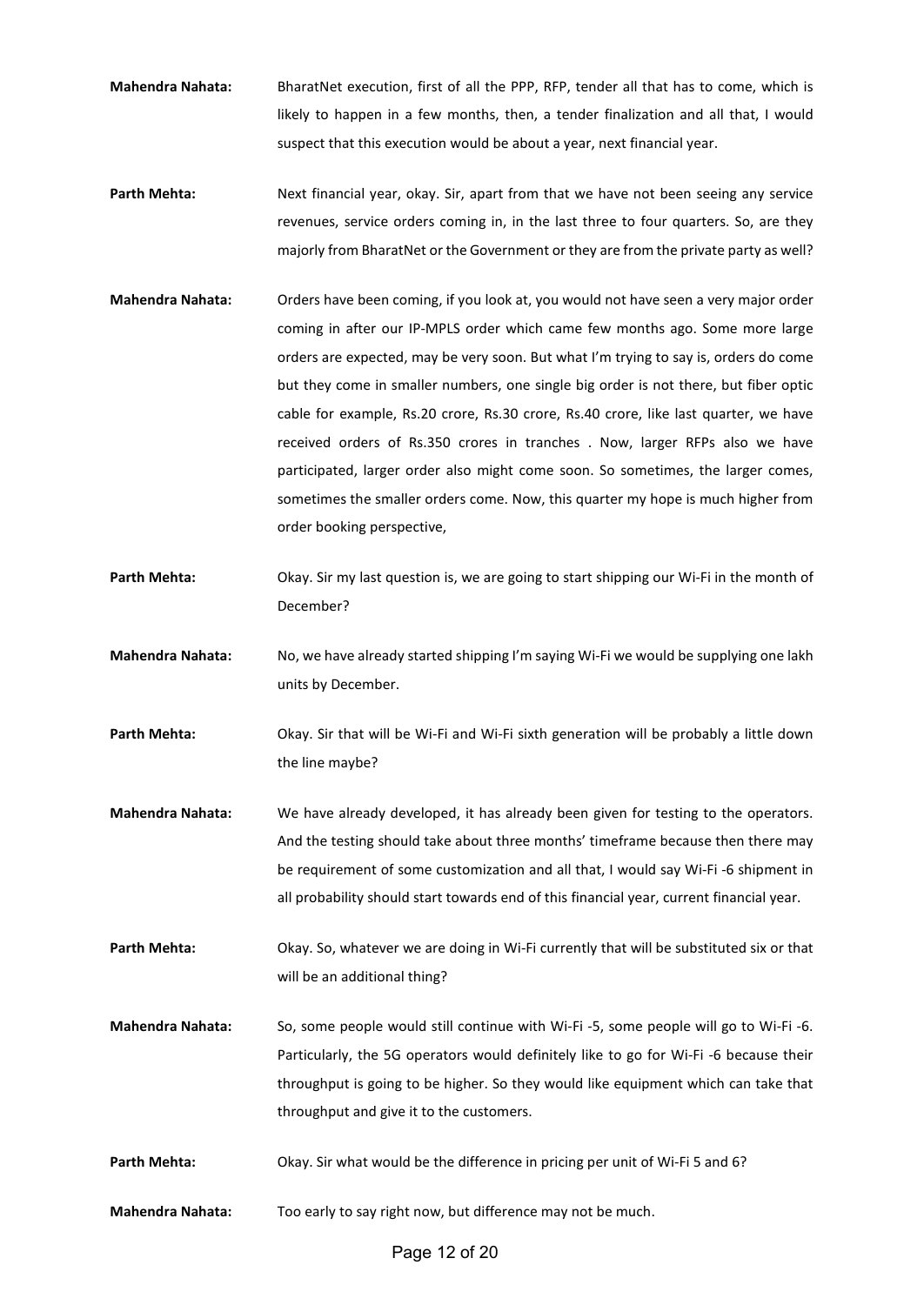| Parth Mehta:            | Wi-Fi five goes for what I'm just trying to calculate what can be clock in this year from<br>Wi-Fi?                                                                                                                                                                                                                                                                                                                            |
|-------------------------|--------------------------------------------------------------------------------------------------------------------------------------------------------------------------------------------------------------------------------------------------------------------------------------------------------------------------------------------------------------------------------------------------------------------------------|
| <b>Mahendra Nahata:</b> | Pardon.                                                                                                                                                                                                                                                                                                                                                                                                                        |
| Parth Mehta:            | What can be generated revenues from this year in Wi-Fi?                                                                                                                                                                                                                                                                                                                                                                        |
| <b>Mahendra Nahata:</b> | So, we are looking at generation of about Rs.125 to Rs.150 crores from these our own<br>designed products on the current financial year.                                                                                                                                                                                                                                                                                       |
| Parth Mehta:            | From 100,000 units, we will be generating that amount that will be indicating?                                                                                                                                                                                                                                                                                                                                                 |
| <b>Mahendra Nahata:</b> | 100,000 units of that and then there are antennas, accessories, UBR, all those put<br>together.                                                                                                                                                                                                                                                                                                                                |
| <b>Moderator:</b>       | Thank you. The next question is from the line of Giriraj Daga from KM Visaria Family<br>Trust. Please go ahead.                                                                                                                                                                                                                                                                                                                |
| Giriraj Daga:           | My question is related to, what is the order pipeline you are saying which can be<br>awarded over the next six months till let's say, FY March 21 any number to that?                                                                                                                                                                                                                                                          |
| <b>Mahendra Nahata:</b> | Mr. Daga it would be not good for me to put any number because it's a forward-<br>looking projection I am not supposed to give in a comment.                                                                                                                                                                                                                                                                                   |
| Giriraj Daga:           | How much industry ordering will be done, you will get or not is a next question.                                                                                                                                                                                                                                                                                                                                               |
| <b>Mahendra Nahata:</b> | You are talking of industry order?                                                                                                                                                                                                                                                                                                                                                                                             |
| Giriraj Daga:           | Yes, I am saying how much total bidding will happen over the total will be awarded<br>over the next six months?                                                                                                                                                                                                                                                                                                                |
| <b>Mahendra Nahata:</b> | It could be several thousand crores, and if I put PPP or BharatNet and all put together<br>it will be several thousand crores defense products these communication products,<br>this could be a 5G coming in, I don't know 5G would happen in this current financial<br>or not. But even then in the communications, civil communication itself it could be<br>something like Rs.6000, Rs.7000 crores, Rs.10,000 crores maybe. |
| Giriraj Daga:           | Okay. My second question, I missed the number what is the capacity of the third<br>factory which you are putting for cable and how much CAPEX we are doing?                                                                                                                                                                                                                                                                    |
| <b>Mahendra Nahata:</b> | It is going to be cable kilometer perspective and again, let me caution you, this all<br>depends on what kind of cable you manufacture, this particular factory is being put<br>for FTTH cable. Fiber to home is a low fiber count cable and capacity is going to be<br>30,000 cable kilometers per month for FTTH only, it's not going to be high count fiber                                                                 |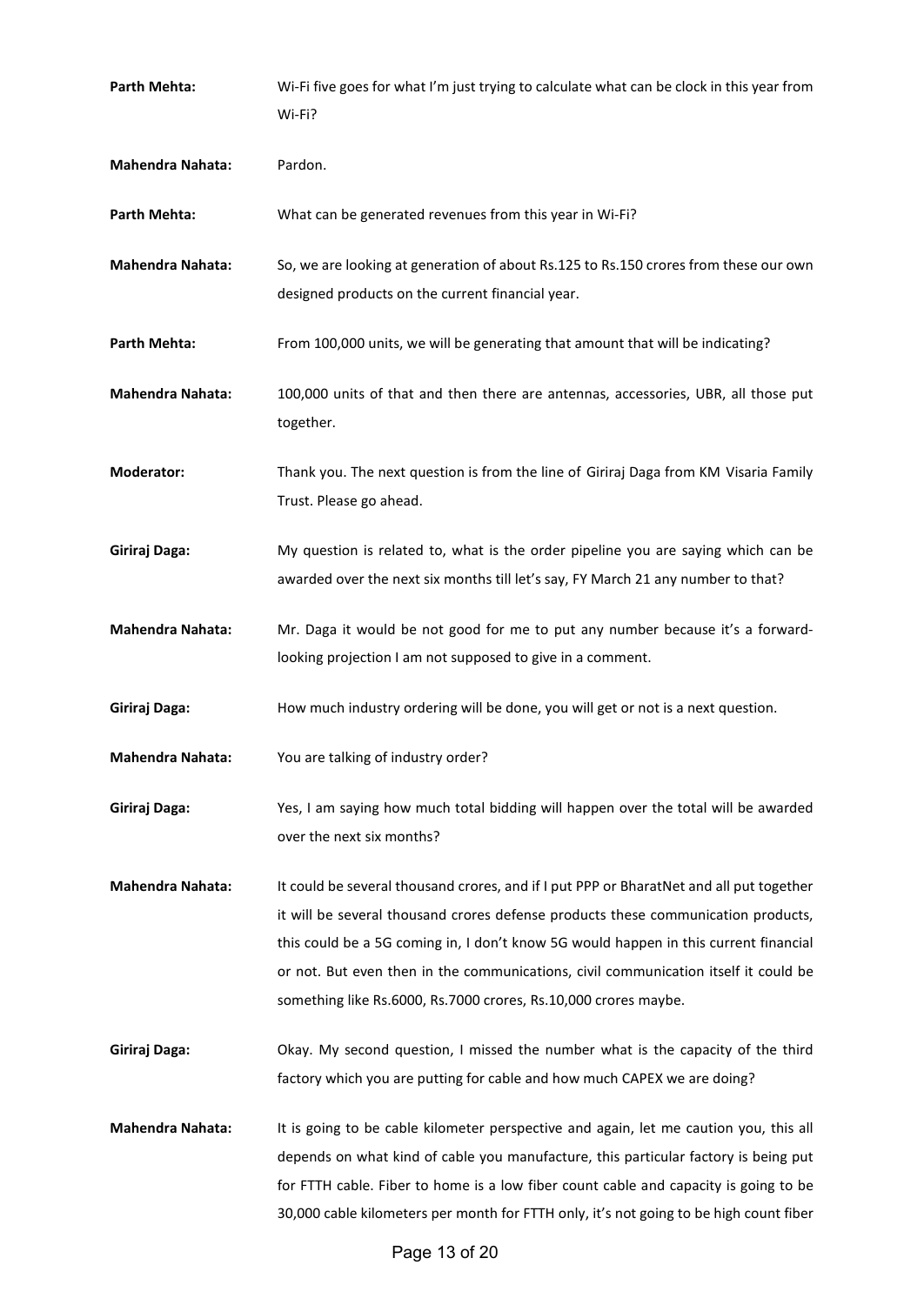it's only FTTH right now, we would expand more in future, right now it is for FTTH and 30,000 cable kilometers per month.

**Giriraj Daga:** What is the CAPEX you are incurring there?

- **Mahendra Nahata:** CAPEX would be in the order of roughly about Rs.25 crores or so, plus civil already undertaken which has been done Rs.20 crores, so total would be to the tune of Rs.45 crores app.
- **Giriraj Daga:** And just assuming, let say, we reach a 90% raise, I'm not putting a time there. How much revenue we can generate from this or let say how much EBITDA we can generate from this?

**Mahendra Nahata:** Revenue should be around about Rs.200 crores.

- **Giriraj Daga:** And profit margin of 12%, 13%?
- **Mahendra Nahata:** Well, I can't say that at this point of time, I would say lower profit margin I would say a little below 10% or 10% maybe.
- **Giriraj Daga:** Okay. My next question is bit more on the technology side, there are some reports which are mentioning that the 5G CAPEX may not enter large number of tower what mining people are expecting.

**Mahendra Nahata:** Can you say that again?

- **Giriraj Daga:** I am reading some reports which mentioned that, what technologies Jio is going to adopt on 5G that may not result in a more number of densification of more towers. So, are you seeing something on that line, are you in the industry interaction on that?
- **Mahendra Nahata:** I can't comment about any particular operator Jio or anybody else, but generally 5G would need densification, because with that kind of throughput 5G has and kind of a spectrum it has, it has to be densified it's a law of physics, higher you go in spectrum, smaller is the coverage, higher you go in the data speed, smaller is the coverage. For every 4G tower you will need, depending on area to area, two to three 5G towers, may be three.
- **Giriraj Daga:** Okay. Because what I was reading is that the people will be using 3500 megahertz for the download and about 1800 megahertz for the up-linking and that's why might not require in a number of service people are expecting, it might be higher.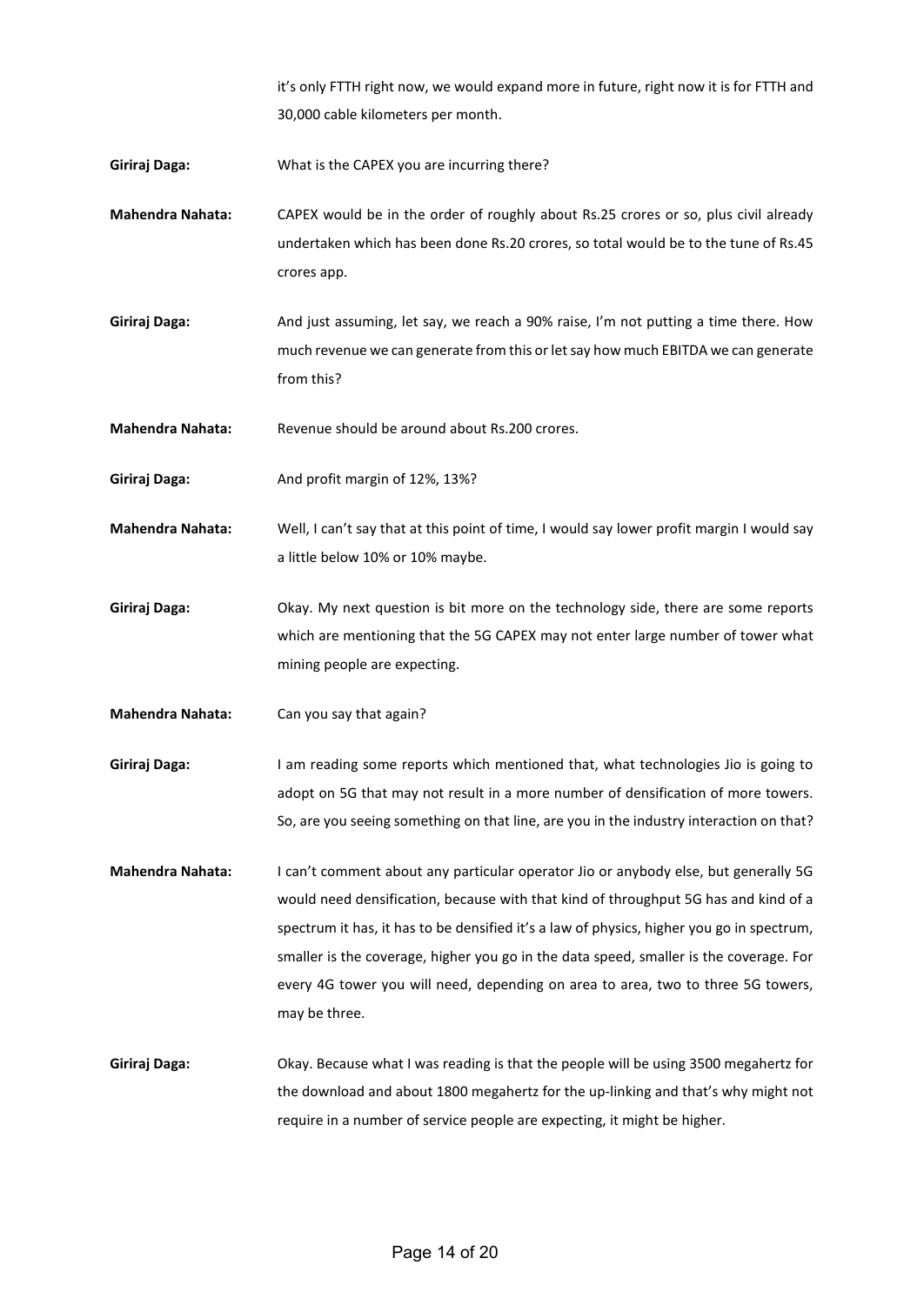**Mahendra Nahata:** But our assumption, at least two times if not three. And existing towers will have to be upgraded with the more power supplies, higher power supplies and fiber optic cables.

**Moderator:** Thank you. The next question is from the line of Abhishek Jain from VC Corporate Advisors Private Limited. Please go ahead.

- **Abhishek Jain:** I've got two questions. One is that if you can provide me with the bifurcation of the revenues in terms of fiber cables, equipment, defense and 5G projects if possible and another thing is little about the opportunities in the next five years, if we see the Company revenue has increased during 2016 to FY20 to Rs.3800 crore during the 4G investment both by Jio and Airtel. So, sir looking at the opportunity in the next five years and in terms of future opportunity. So where do you see Company in terms of revenue, how much of the Company will be able to capitalize on this opportunity because in the last five years it has not grown much?
- **Mahendra Nahata:** Time to come, we see revenue from products growing and project revenue going down and which is a conscious decision we have taken in the Company when I say conscious decision, this is a complete reinvention of the Company taking place now, year-after-year it will happen, quarter-after-quarter it will happen that more revenues will come from products, which are our own design products, our developed products, higher profitability margin and less from projects, because consciously we have taken addition that let us design products ourselves where there is huge effort by the Government of India also to get the products manufactured locally for local market and for there is the preferential market access those kind of policies have been created. And once you fulfill a local demand in such a huge market, you become competitive to export it also internationally. So, you would find product revenue would grow, project revenue may remain static, but in the terms of percentage, it will come down, product revenue will grow. I'm not saying that actual numbers will come down but the percentage might come down. So, that's the strategy we have adopted but that is certainly going to give better profitable to the Company. In terms of what kind of revenue I have seen in three to five years, it is a very forward looking statement Mr. Jain. I would not like to talk on the forward looking number. But there is going to be growth that much I can tell you.

**Abhishek Jain:** Okay. Because what I wanted to understand was, that the Greenfield project of Jio and Airtel in our Country about on the 4G network, the revenue has gone not so much actually, in the last six years it has grown like from Rs.2500 crore to Rs.3800 crore that is like about 8% CAGR growth, because I wanted to understand that the opportunity is so huge, but what is it about the Company in terms of?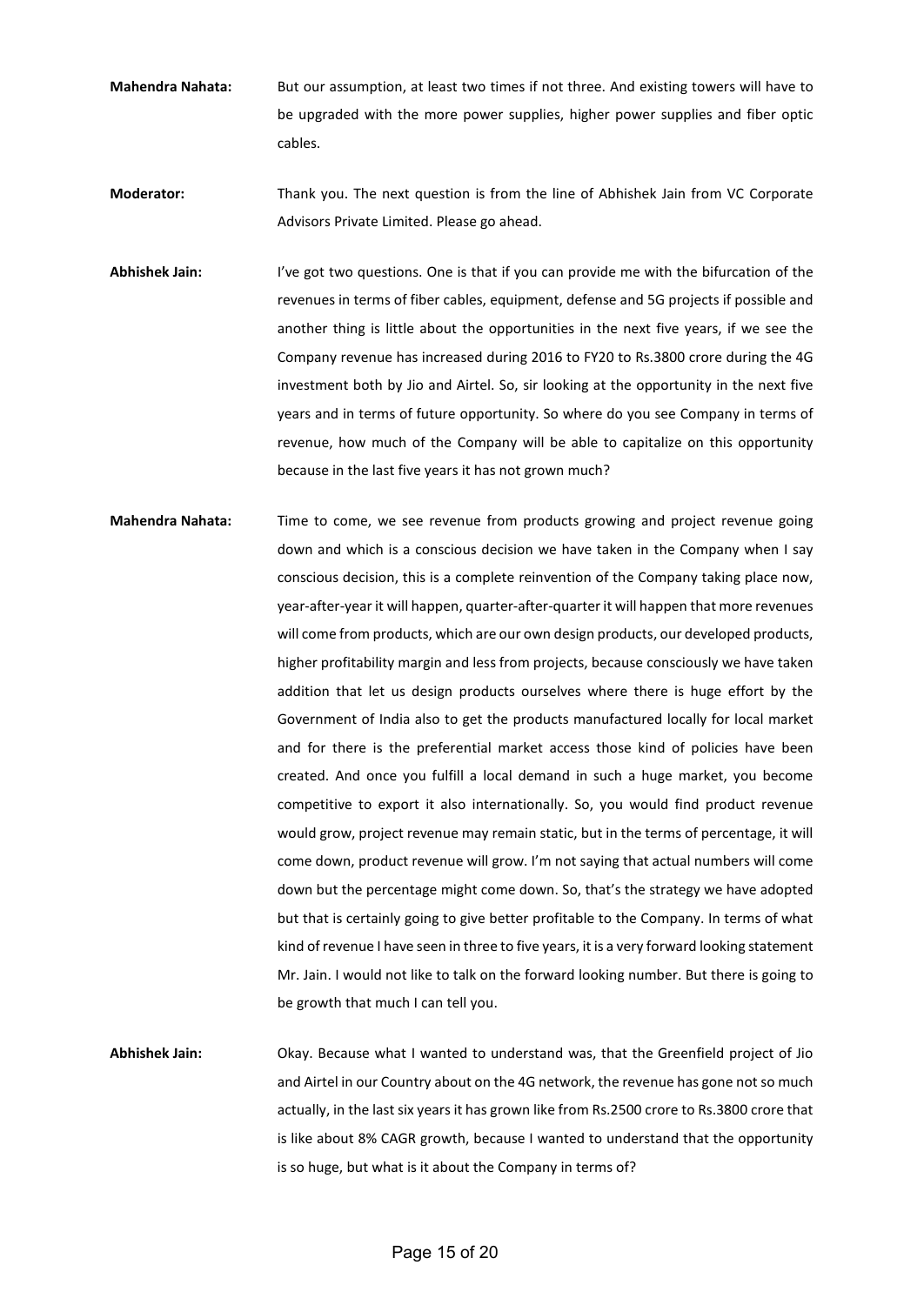- **Mahendra Nahata:** You have to look at it from the products you have, and as we are increasing our products range, revenue will also grow, but again in three years Rs.2500 crore to Rs.3800 crore is not a bad growth and quite reasonable .
- **Moderator:** Thank you. The next question is from the line of Mangesh Kulkarni, from Almondz Global Securities. Please go ahead.
- **Mangesh Kulkarni:** I just wanted to understand the opportunity, which we are going to get from the recent Jio announcement that they are ready with the 5G solutions, which they are ready to offer to the world. So what kind of participation do we see for HFCL in this opportunity?
- **Mahendra Nahata:** We have not discussed any such thing with Jio and I cannot talk about any particular operator any customer, but we have not discussed any such thing with Jio.
- **Mangesh Kulkarni:** But are we supplying some of the products to them for the 5G implementation or whatever the R&D they're doing.
- **Mahendra Nahata:** They have not started 5G implementation, but whenever they start we would definitely discuss with them, we continuously supply the fiber optic cables, so we will hopefully keep on supplying fiber optic cables to them. And if any other opportunity comes we'll definitely look at that, but Wi-Fi for example, Wi-Fi we are supplying to Jio also to a large extent, when we do Wi-Fi -6 which would be very comfortable with 5G we would certainly discuss with them for supplying Wi-Fi -6 also, Wi-Fi -5 we are supplying them in large number, UBR we are supplying to them in a large number and whenever they start 5G and they need equipment for 5G whether it is routers, switches, all the new products trying to bring in, the Wi-Fi, fiber optic cable we will certainly discuss with them. Now it is up to them to give the order or not it will depend on our competitiveness and all that but we are hopeful that we will definitely try to get more and more orders by supplying competitive and quality products.
- **Mangesh Kulkarni:** Okay. And sir, I just wanted to know about our EPC business, now how is the situation after the unlock process starting, the EPC contracts are they coming back to the schedule or still delays are there?
- **Mahendra Nahata:** It is improving, if you look at EPC execution in the last two quarters, Q1 was about Rs.510 crores and Q2 is Rs.775 crores. So, it has shown improvement but still it needs to improve more and Q3 would show further improvement because COVID situation is easing down and it's a new normal now, people have understood that they have to live with it, in this situation. So, only impediment which is right now is there for the army projects which are in the Northern border of India, Northeast or may be mostly in the Northern areas where we have large number of projects and out of the total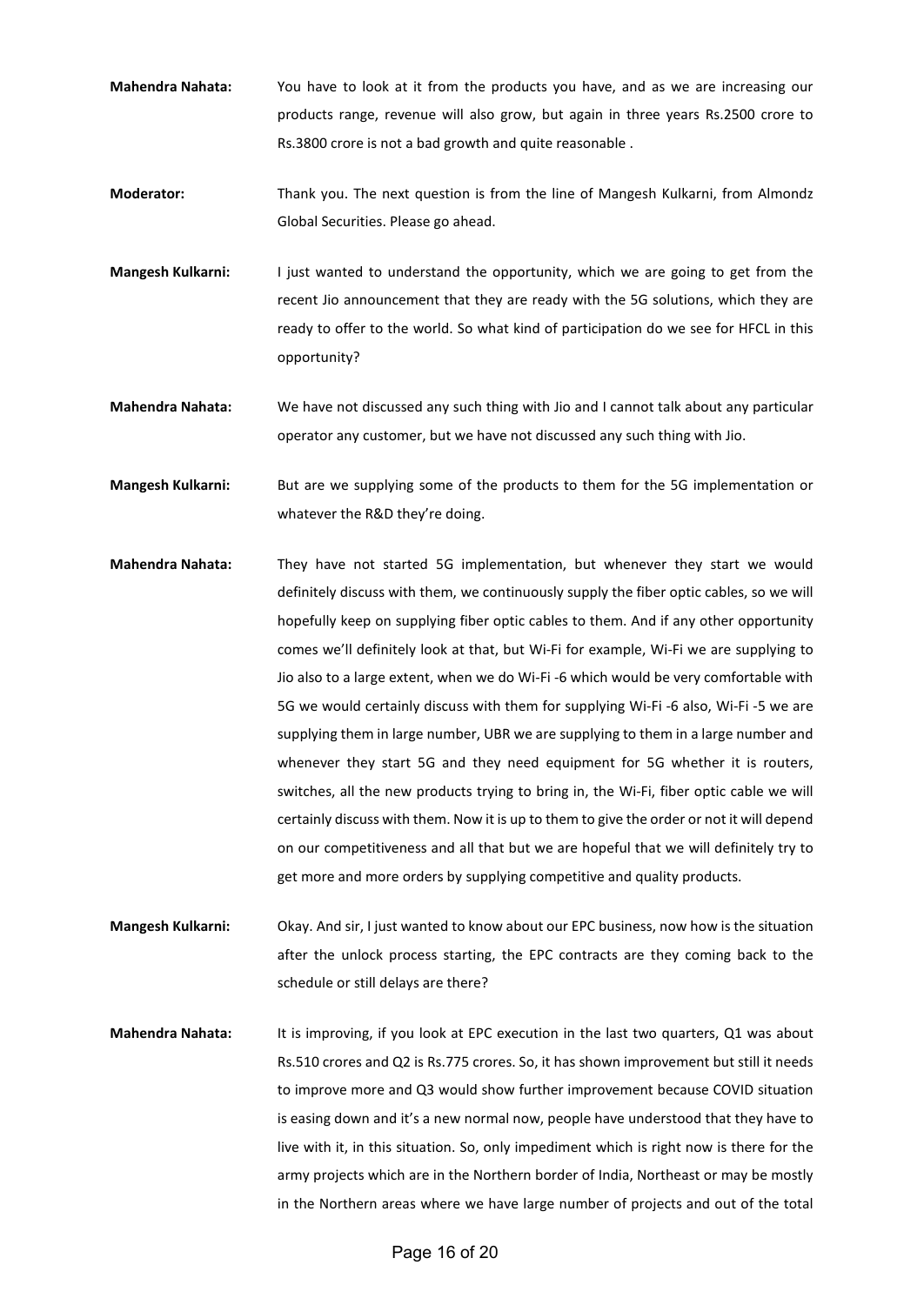projects, concentration is in North India. Because of the border situation as we all read in newspapers and media, access is restricted, they don't allow people to go in and out as easily as it used to happen earlier because of the current situation. So the restrictions are there, but I suppose they would remain there for some more time, till the time border situation eases.

**Moderator:** Thank you. The next question is from the line of Sonali from Wood Group. Please go ahead.

Sonali: I've got a couple of questions, first is regarding the release of shares which are pledged and earlier I have seen a video where you have mentioned that some percentage of pledge shares have been released and the management is in talk with the banks, but the banks have their own procedures. So, can you just please update on that?

**Mahendra Nahata:** 20% of shares have been released from two pledges. One was 7% pledged as a collateral to one of the banks for urgent guarantee requirements that has been released and the second was pledged for the fiber plant which we have l put., There were some issue with the land being registered and, condition was that, the same can be registered only after we start commercial production and that has also happened so 13% has also been released. So 7% plus 13%, 20% has been released and balance shares we have already applied to the banks that the conditions under which they have been pledged they have all been fulfilled. So they should better release it. So, I'm hopeful that bank should see it with a positive sense because the conditions no longer exist under which we put them in pledge but as I said all the time, no loan has been taken against shares, no loan, it is all collateral for the business of the Company, there is no promoter borrowing, no loan taken by the promoters against shares, and is all collateral to the banks against the loan taken by the Company. So, I'm hopeful that some more release should take place we have already sent application to the banks.

**Sonali:** Okay, thank you. And my second question is regarding the debt reduction plan?

**Mahendra Nahata:** Debt reduction is, we don't have much of debt, it's a ratio of 0.43 only, gearing is only 0.43, we do not have much of debt in the Company.

**Moderator:** Thank you. The next question is from the line of Saket Kapoor from Kapoor & Company. Please go ahead.

**Saket Kapoor:** Sir correct me sir, you told that going forward the mix between the telecom products and the turnkey part will be skewed more towards the telecom product, the growth which will happen going forward would be higher on the telecom product side, correct sir?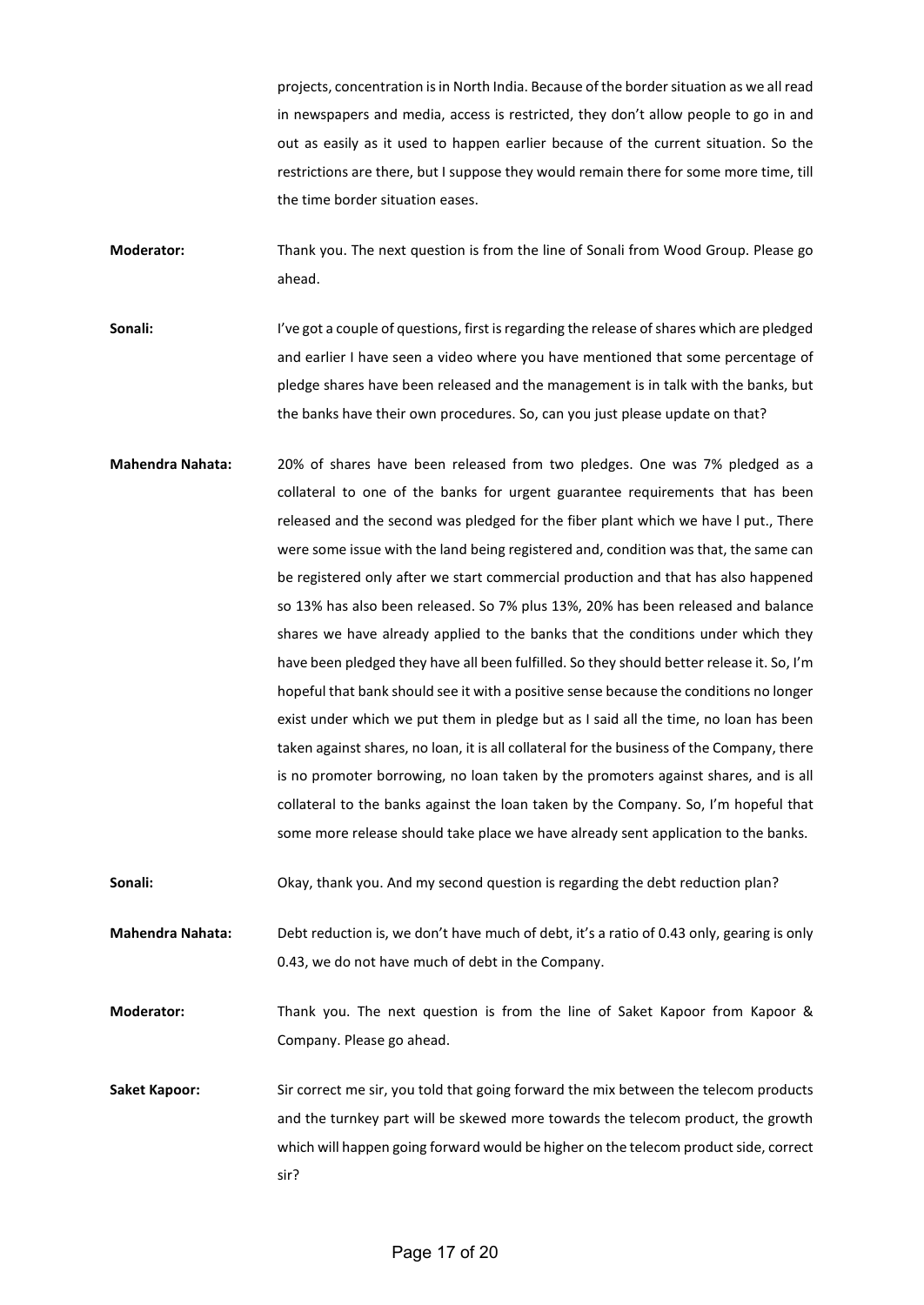**Mahendra Nahata:** Yes, I said products side telecom and defense, fiber cable all put together.

- **Saket Kapoor:** When we are putting the revenues of telecom products both defense and telecom are clubbed under one head only**.** So, sir if we see the margins there sir, last year we did revenue of Rs.127 crore last September and this year, it is around Rs.209 crore but the PBT numbers have fallen from there, at a turnover of Rs.127 crore, we posted PBT of Rs.23 crore and here out of Rs.209 crore, the probability is only Rs.12 crore and when we take the consol part sir, we find that with an improvement of, if I'm not wrong, with the improvement of Rs.70 crore in the revenue, the profitability goes up by Rs.20 crore. So, I just wanted to understand what mix is doing in telecom product by which the consolidation profitability is improving and on a standalone it is lower?
- **V R Jain:** Saket, the variation in margin is not because of this product mix or anything else. It is because as you know that we have commenced fiber production from this Q4 of the previous financial year. So initially, it is getting stabilized and the capacity utilization is comparatively low. It has been low, one because of the COVID situation and secondly the initial stages, the plant is getting ramped up. So, the interest and depreciation is being charged to those facilities, once it has started the commercial production. So, that is how it looked on the lower side the situation is going to correct from Q3 onwards, with increased production of fiber.
- **Mahendra Nahata:** It is because of the interest and depreciation on the new plant which is, what you see is like this is not really the margin on the products, it is interest and depreciation, which as my CFO said, it will be improved from the Q3 because now this plant is running on 100% capacity now.
- **Saket Kapoor:** Okay. Sir, but since we are developing the products, this fiber and fiber cables goes into the product development, the fiber cable is mainly catering towards the EPC part. So, just wanted to understand we have built up the capacity to cater to the EPC.

**Mahendra Nahata:** No, fiber optic cable is most of the time, more than 90% is being sold independently.

Saket Kapoor: But it will be clubbed in the product category only sir?

**Mahendra Nahata:** Yes, sure.

**Saket Kapoor:** Okay sir. One more point about this, sir we have seen in a shareholding pattern, Reliance Strategic Business Venture Limited being a shareholder. So, are these any strategic investor or what are the categories?

**Mahendra Nahata:** They are not strategic investor, it's just a normal investor.

**Saket Kapoor:** Okay. It is a treasury operation only because this company belongs to Reliance?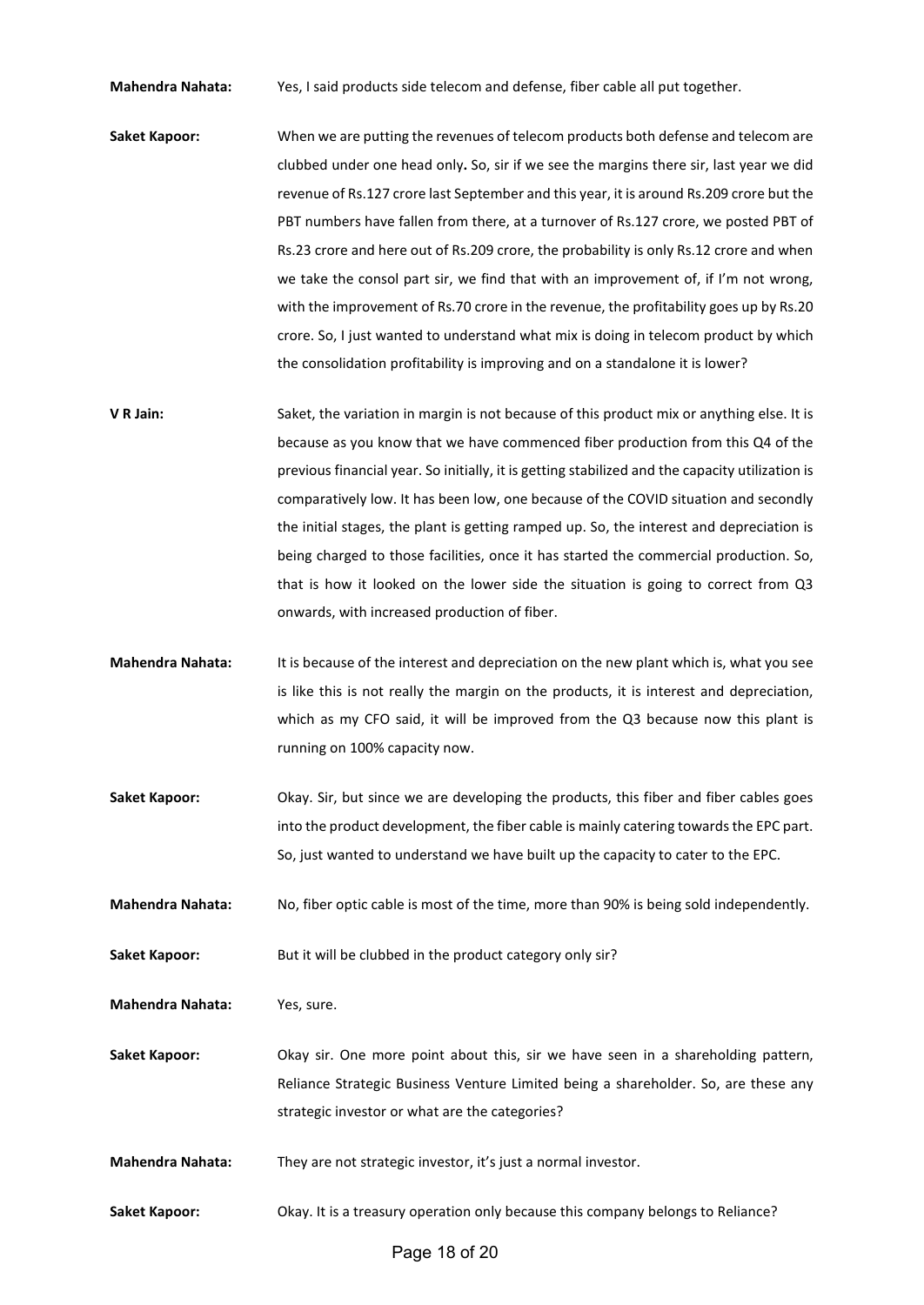- **Mahendra Nahata:** No idea what is their operation, only they would know that, I know that they are a shareholder.
- **Saket Kapoor:** Right sir. And one more point was sir, we have organized one conference call that didn't happen in the month of July so have we taken any more step to reschedule them for any further concall, it was scheduled in the month of July?
- **Mahendra Nahata:** I couldn't follow your question.
- **Saket Kapoor:** Sir in the month of July, there was one conference call that was scheduled for one of the biggest wealth advisors, Julius Baer Wealth Advisors, that was scheduled but it could not happen. So, I just wanted to understand whether any further call?
- **Mahendra Nahata:** As and when any call happens we would keep on informing the stock exchanges.
- **Saket Kapoor:** Yes, sir because the timeline it was 2nd July and now it is 14th October. So the investor did not took interest going forward, that's my question?
- **Mahendra Nahata:** I don't know about investor interest but if any call happens we will immediately let you know.
- Saket Kapoor: Absolutely sir. And last point was about that you spoke that, the synergies which we are going to, the cost saving which we are going to have because of this backward integration, if you could explain how are these going to benefit and improve the bottom line and what should be our endeavor for the sustainable EBITDA margins going forward because there is a fluctuation although there is consolidation we are seeing overall from the last two, three quarters, so if you could throw some light about the synergies and the consolidate and the sustainable EBITDA number going forward?
- **Mahendra Nahata:** Synergies are always there in backward integration, when you do backward integration there are two reasons one, we have stabilized supply chain and take advantage of backward integration in the cost. So, both are going to be there in this case, there's no doubt about that and to maintain our profitability and all that as I said to enhance it, we are doing more and more new products even in cable business also we are designing new products which are not used in India, but they are used in different other countries. So, those products will increase our market share and enhance our profitability and stabilize that also. Mr. Saket I have couple of more questions, I can take then I have to leave for some other appointment.
- **Saket Kapoor:** I will come in the queue sir. BSNL repayable if you could give sir, how much is due from BSNL?